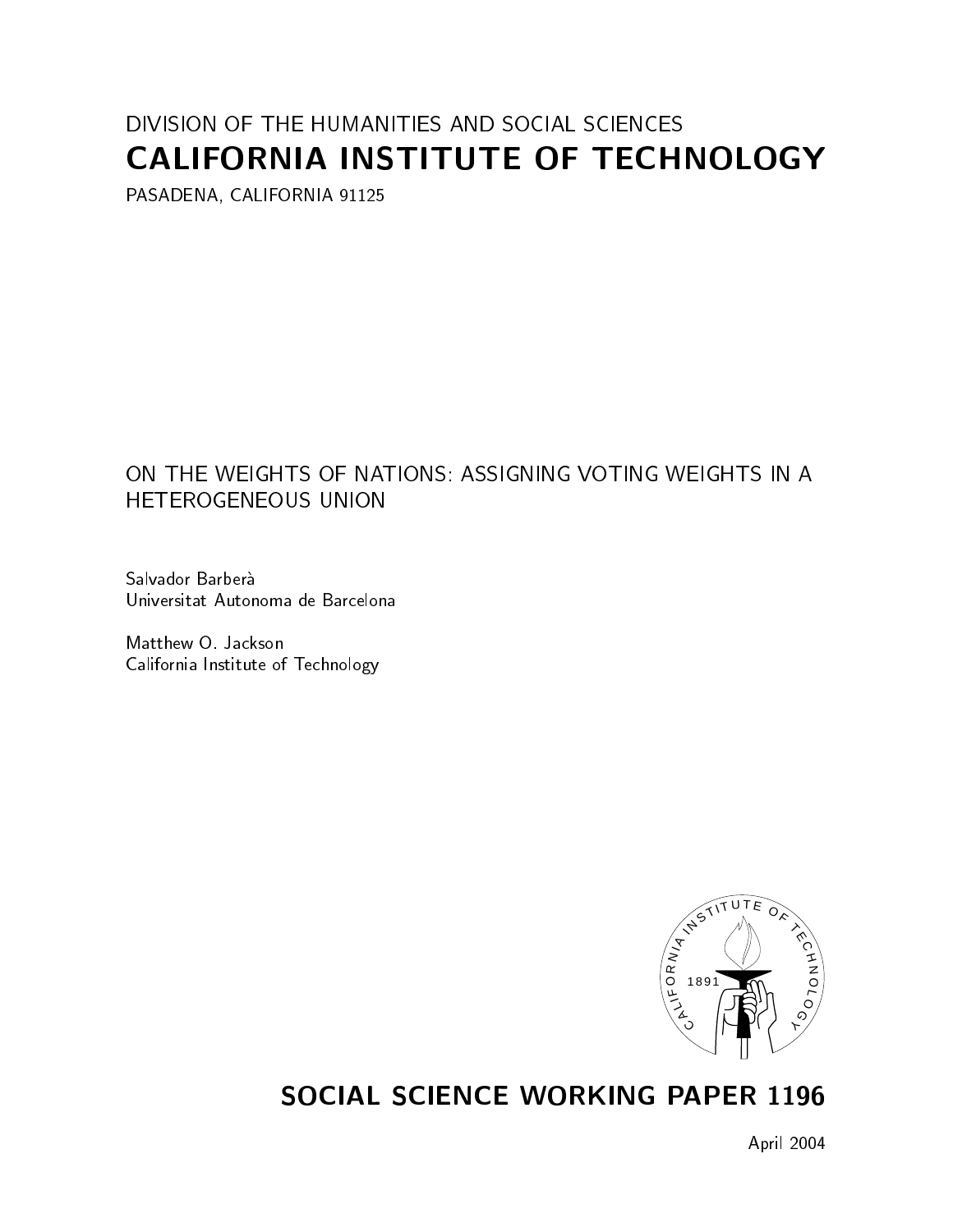# On the Weights of Nations: Assigning Voting Weights in a Heterogeneous Union

Salvador Barberà Matthew O. Jackson

### Abstract

Consider a voting procedure where countries, states, or districts comprising a union each elect representatives who then participate in later votes at the union level on their behalf. The countries, provinces, and states may vary in their populations and composition. If we wish to maximize the total expected utility of all agents in the union, how to weight the votes of the representatives of the different countries, states or districts at the union level? We provide a simple characterization of the efficient voting rule in terms of the weights assigned to different districts and the voting threshold (how large a qualified ma jority is needed to induce change versus the status quo). Next, in the context of a model of the correlation structure of agents preferences, we analyze how voting weights relate to the population size of a country. We then analyze the voting weights in Council of the European Union under the Nice Treaty and the recently proposed constitution, and contrast them under different versions of our model, and compare them to the weights derived from poll data.

JEL classication numbers: D71, D72

Key words: weighted voting, voting rules, voting weights, European Union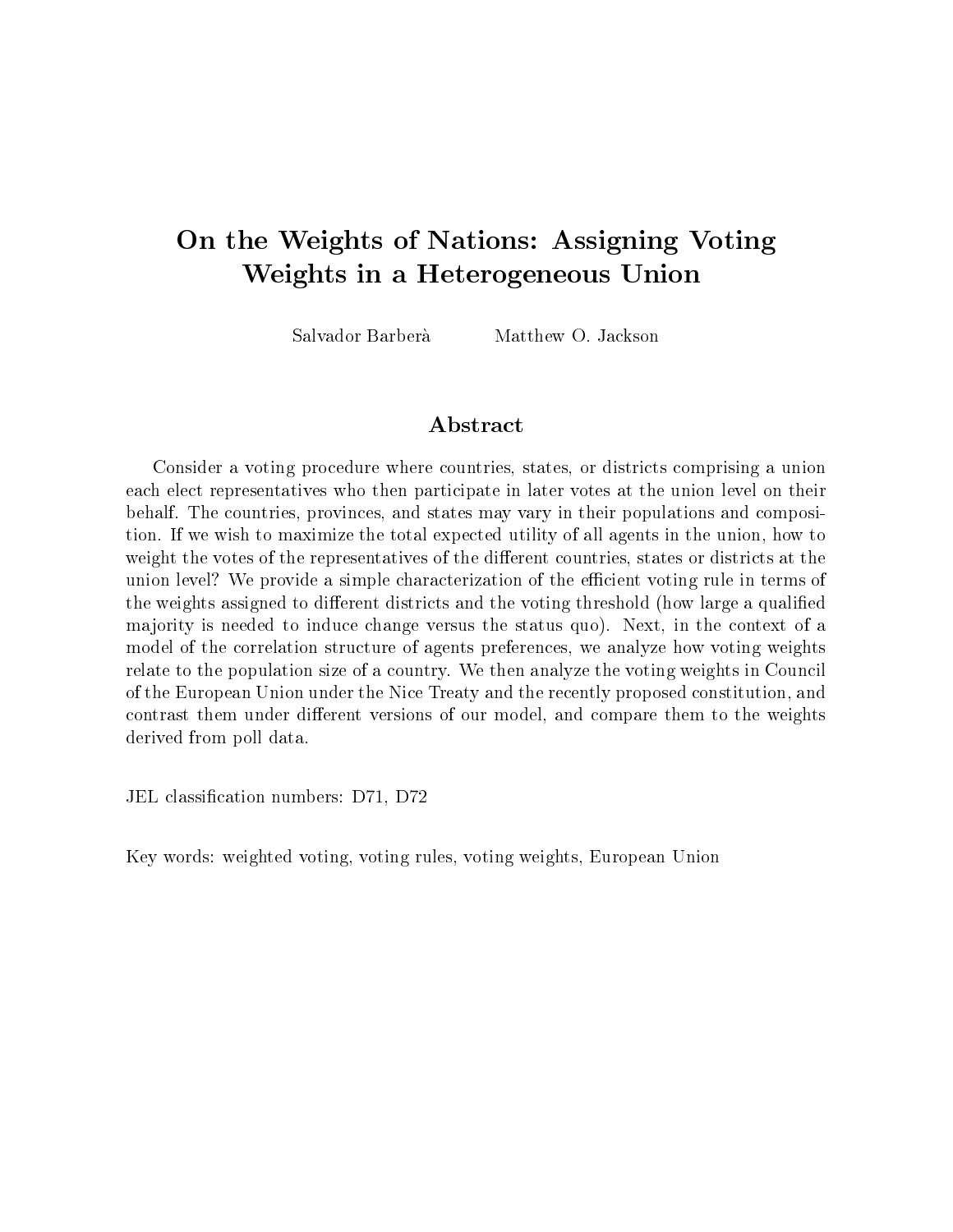# On the Weights of Nations: Assigning Voting Weights in a Heterogeneous Union

Salvador Barberà Matthew O. Jackson

#### **Introduction** 1

Citizens vote occasionally, while their elected representatives vote frequently. This is sensible due to the cost of becoming informed on a myriad of issues and of involving full populations in the innumerable decisions that fully direct democracy would require. As such, a large of part of decisions in democratic unions of nations, states, or districts, are made by indirect democracy. While indirect democracy is sensible due to the costs of involving full populations in decision making, it introduces distortions in the decision process due to the fact that a single vote by a representative does not adequately represent the heterogeneity of votes that would be cast by that representative's constituency.

To the extent that districts can be made small, of similar size, and of similar degrees of heterogeneity, and to the extent that representatives' votes are really in line with their constituents' preferences, then weighting each representative's vote equally provides a system of indirect democracy that maximizes overall societal welfare. However, for a variety of reasons, there are many systems of indirect democracy that are not structured in this way. A particularly important and timely example is the Council of Ministers of the European Union, a critical decision making body of the EU. That council consists of a single representative from each country in the European Union. The countries (represented by a single representative each) differ widely in their population sizes and compositions. Similar examples, where representatives come from quite heterogeneous member countries, states or districts, include the United Nations, the US Senate, and a variety of state and local governments. In any democratic union where the member countries, states, or districts comprising the union may be of different sizes and have

Financial support from the National Science Foundation is gratefully acknowledged under grants SES-9986190 and SES-0316493, as is Financial support of the Barcelona Economics program ( CREA), and the Spanish Ministry of Education and Culture through grant PB98-0870; from the Spanish Ministry of Science and Technology through grant BEC2002-002130, and from the Generalitat of Catalonia through grant SGR2001-00162. We thank Ken Binmore, Jon Eguia, Annick Laruelle, Giovanni Maggi, and Federico Valenciano for helpful discussions and comments. We are very grateful Danilo Coelho for research assistance with the Eurobarometer data.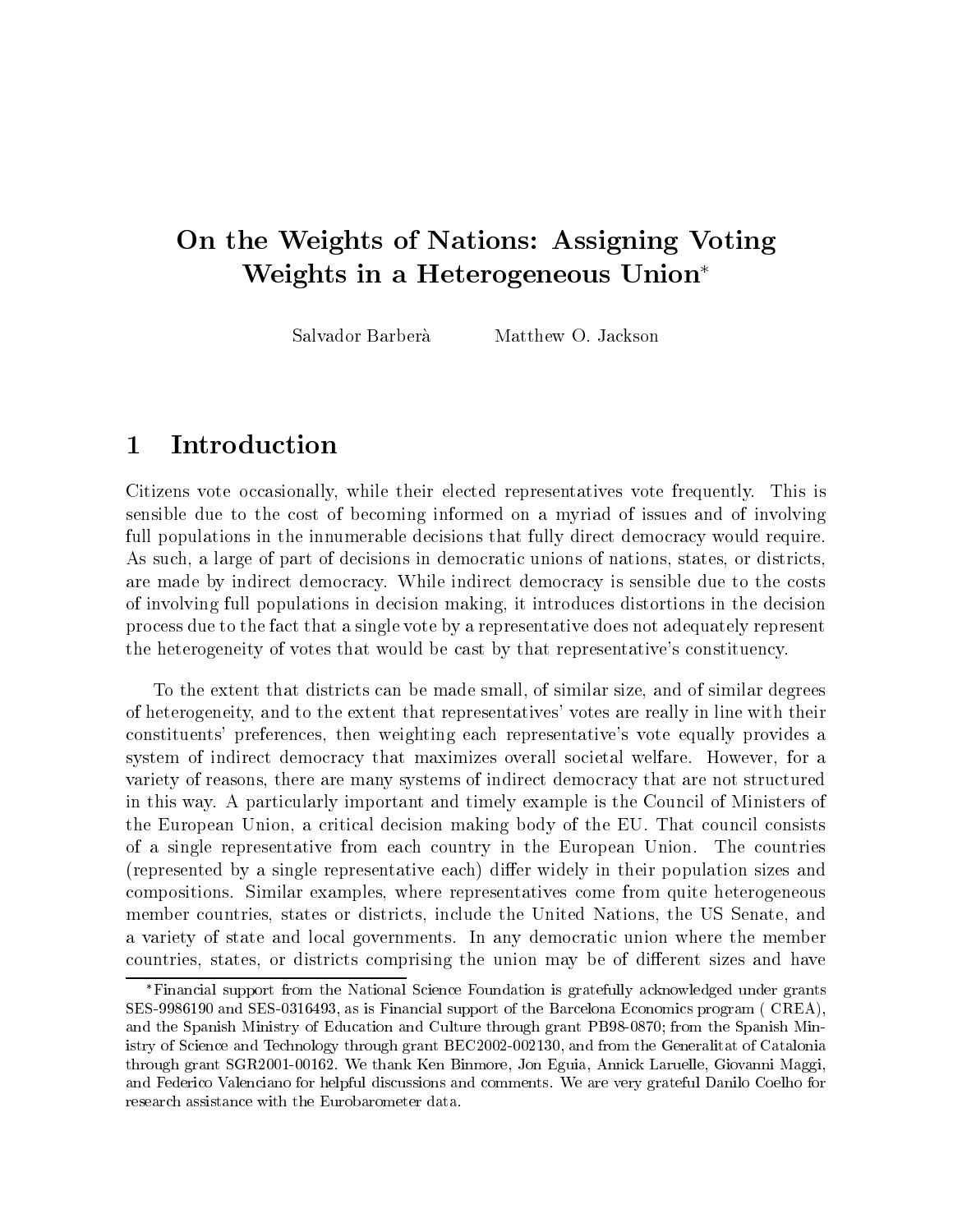different compositions in terms of distributions of citizens' preferences, it makes sense to weight the votes of the representatives.<sup>1</sup> For instance, some obvious difficulties can result if countries differ in population and their voting power is not weighted. Then, small countries might impose decisions that a majority of the affected people are against.

How to weight the votes of these heterogeneous countries comprising the current and future European Union is the topic of an important current debate. Indeed, the Nice Treaty (2000) and the Constitutional Convention (2003) propose very different sets of weights and voting thresholds for the Council of Ministers of the EU. The Nice Treaty proposes weights that are less than proportional to population size and a relatively high threshold for passage (73.9 percent), while the Constitutional Convention proposes weights that are directly proportional to population size and a lower threshold (60 percent).<sup>2</sup> This leads to a question of what the "right" weights for each of the countries are and how should the threshold be determined?

With the European Union debate as our leading motivating example, and with many other important applications in mind, we characterize the set of voting rules that are most "efficient" for an indirect democracy with a priori fixed districts. In particular, we identify the voting rules that maximize the total expected utility of the population of the union. We emphasize that this perspective is very different from the rhetoric that often underlies political discussions, where the vote by representatives are taken to coincide with the wishes of the whole of their country. Most of the arguments in the current debate about Europe are of this sort, and relate to the blocking power of a given country when facing a decision that the representative dislikes. While such coalitional considerations may be interesting and are certainly on the minds of the politicians shaping the rules, it is also important that we know which voting rules maximize overall expected utility, if for nothing else to at least serve as an important benchmark with which to ground such a debate. We feel that it is critical to remember that indirect democracy is a proxy for direct democracy, and that the will and welfare of the citizens should be taken into account. In a sense, our approach contrasts the view of a \Europe of States" with the view of a "Europe of Citizens."

One important conclusion of our analysis is that the structuring of the optimal voting weights and thresholds can be treated separately, with the weights depending on the differing compositions of countries, and the threshold depending on the general bias in favor of "no" over "yes". The efficient weights can be described intuitively as follows. Consider the vote by a given representative of a country. Suppose that he or she has voted "yes" on a given issue. We can then ask the following question. Given the vote of "yes", what is the surplus of people in the country who favor "yes" over "no"? For instance if 62 percent of the people favor "yes" and 38 percent favor "no", then 24 percent more of the population favor "yes" versus "no". Multiplying this percentage times the

<sup>&</sup>lt;sup>1</sup>Alternatively, one can think of adjusting the number of representatives that each country, state, or district has - and we shall come back to discuss this.

<sup>2</sup>The Convention's proposal also includes a requirement that at least half of the countries support a measure, which could also be binding, but less frequently. We discuss this further in what follows.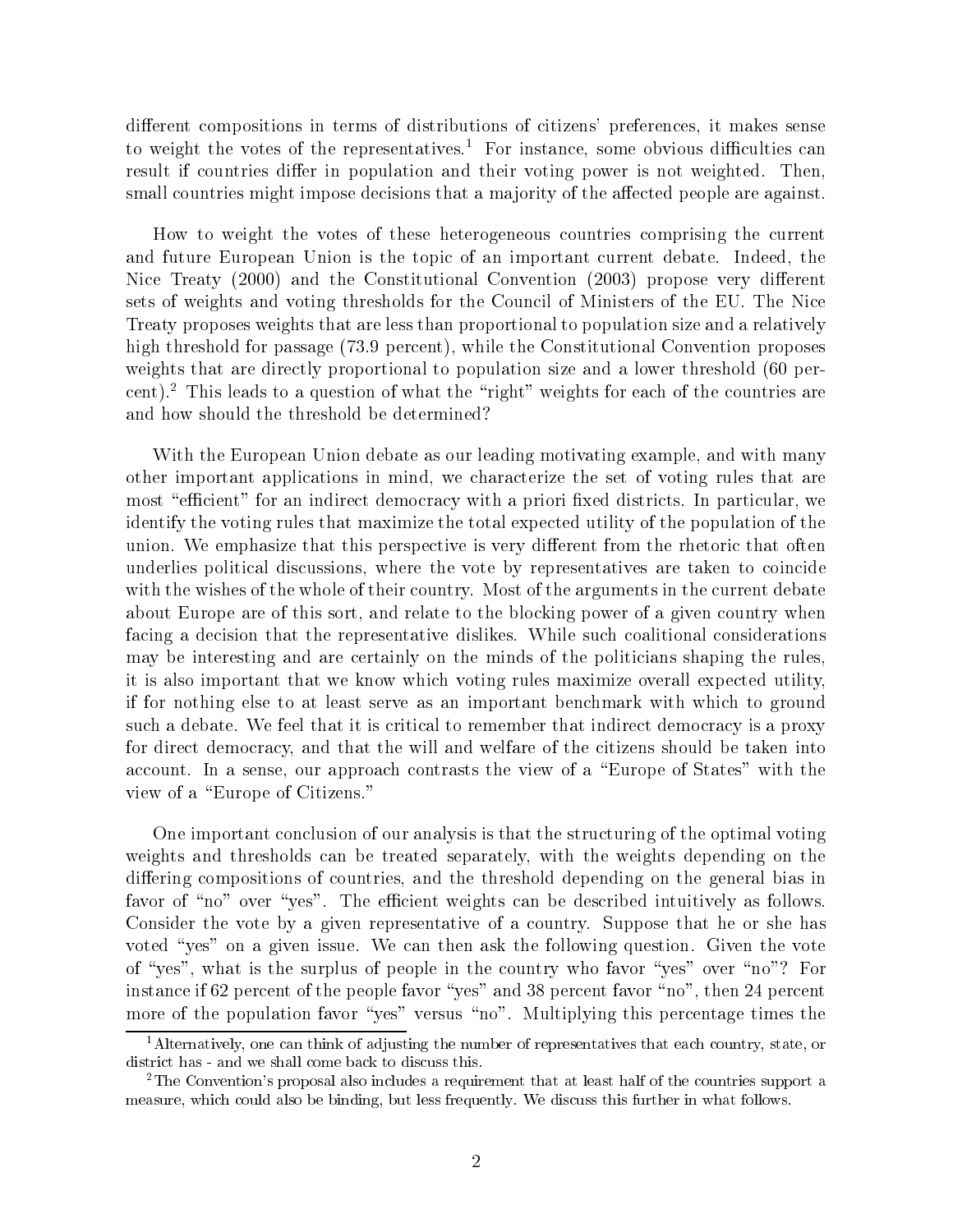population gives us a measure of how much this country would benefit if we choose "yes" versus "no", and how much this country would suffer if we chose the reverse. The efficient voting weight is exactly the expectation of this surplus.

As the general characterization of efficient voting rules depends on the expectation of this difference between yaes and naes within each country, we also provide a model of population behavior, which we refer to as the \block model," which allows us to derive these weights as a function of population size. This works by assuming that a country consists of a set of voting blocks of preferences, where citizens within a block are similar and have correlated preferences, while citizens across countries are uncorrelated. This structure allows us to pinpoint the efficient voting weights and thresholds under two focal scenarios. This then allows us to identify when weights that are proportional to population would be appropriate, and when a rescaling that is less than proportional to population would be in order. Our model thus offers some simple tests of the extent to which, by calculus or accident, the weights attributed to nations in a given union are efficient.

After the development of our theoretical model, the rest of the paper is devoted to the analysis of the voting systems of the Council of Ministers of the European Union, as suggested under both the Nice treaty of 2000 and the Constitutional Convention of 2003. As mentioned above, these voting rules are quite different, with the Nice Treaty assigning weights that are less than proportional to a country's population and the proposed Constitution assigning weights that are directly proportional to a country's population. We show that these two conflicting proposals coincide with the two polar cases of our "block model" of population behavior. Which set of weights is more efficient then boils down to an empirical question of preference patterns. We analyze some poll data on citizens' preferences within the EU countries and find that the data suggest that the proposed Constitutional weights seem appropriate. There an many reasons that these poll data should be interpreted cautiously, but this at least shows that such an analysis is feasible and should be part of the debate. The two proposals also differ in the voting thresholds they suggest. We emphasize that the optimality of weights and thresholds can be completely disassociated from each other. Thus, we separately discuss how the different thresholds correspond to different hypotheses about the bias of voters in favor of the status-quo over change.

#### Relation to the Literature

To us it was surprising that the previous literature had not considered the criterion of efficiency (total expected utility) as a guide to determine optimal voting rules for indirect democracy.3 While there is literature that relates to indirect democracy, it approaches the problem from other perspectives. For instance, there is a rich literature in cooperative

<sup>&</sup>lt;sup>3</sup>Rae (1969) analyzed voting rules under this utilitarian perspective of maximizing expected utility or satisfaction rather than decisiveness (see also Badger (1972) and Curtis (1972)), but in the context of direct democracy.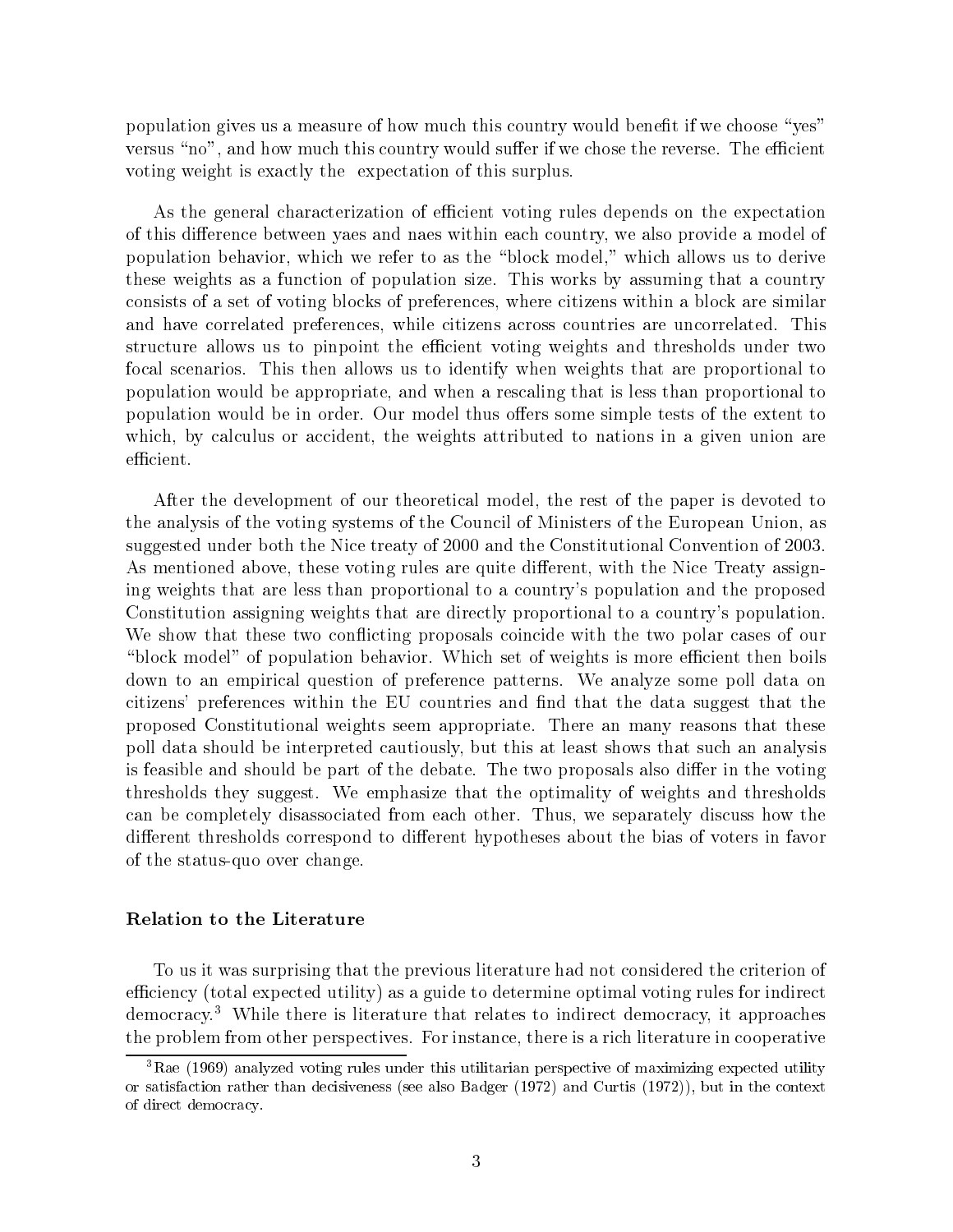game theory that examines weighted ma jority games. The main thread there has been to produce power indices, measuring things such as the relative probabilities that different voters are pivotal. These include the Banzhaf (1965) and Shapley-Shubik (1954) indices, among others. One central way in which our analysis differs from most of that literature is that we are interested in total satisfaction in terms of expected utilities rather than a measure of pivots or what is often called decisiveness.

While some researchers have built power measures on satisfaction and contrasted them with power measures built on decisiveness (see for instance Dubey and Shapley (1979), Barry (1980) and Laruelle and Valenciano (2003)), our perspective is still quite different. Most importantly, our aim is not to produce some measure of power or satisfaction or to compare rules under such measures, but instead to study the optimal design of voting rules. We provide a full characterization of the voting rules that maximize total expected utility and show how these relate to the underlying distributions of agents' preferences, among other things. To the extent that the previous literature has thought about designing rules, it has focussed on equating the power of agents, rather than maximizing the total expected utilities of agents. This dates to the seminal work of Penrose (1946). Depending on the distribution of preferences, these two objectives can lead to quite different voting rules. And, interestingly, maximizing total expected utility can result in large inequalities in the treatment of individuals across countries. We provide some results outlining how the asymmetric treatment of agents depends on the situation.

Perhaps the closest predecessor to the theoretical part of our work is that of Felsenthal and Machover (1999), who also study the design of two-stage voting rules from an optimization perspective. Their objective is to minimize the expected difference between the size of the majority and the number of supporters of the chosen alternative.<sup>4</sup> Their objective differs from maximizing total expected utility in that it does not account for the surplus of voters in favor of an alternative when the ma joritarian alternative is selected, but only accounts for the deficit when the majoritarian alternative is not selected. While these two perspectives differ, they lead to the same weights in the particular case of large countries of i.i.d. voters, where the weights are proportional to the square root of a country's population size, as originally suggested by Penrose (1946) from an even different perspective.

The setting with a large number of i.i.d. voters is special and not so realistic especially for applications such as to the European Union. Our analysis applies to a more general model, and we find that the weights that maximize total expected utility usually differ from the square root of population size. In particular, we show how the efficient voting rules vary in interesting ways according to the correlation structure of agents' preferences, as well as the bias for one alternative over another (for instance for the status-quo as opposed to change), and the behavior of countries' representatives. This is the first analysis that accounts for such correlations and other factors that we are

<sup>&</sup>lt;sup>4</sup>See Felsenthal and Machover for an illuminating discussion of their objective, and some of the imprecisions in the previous literature.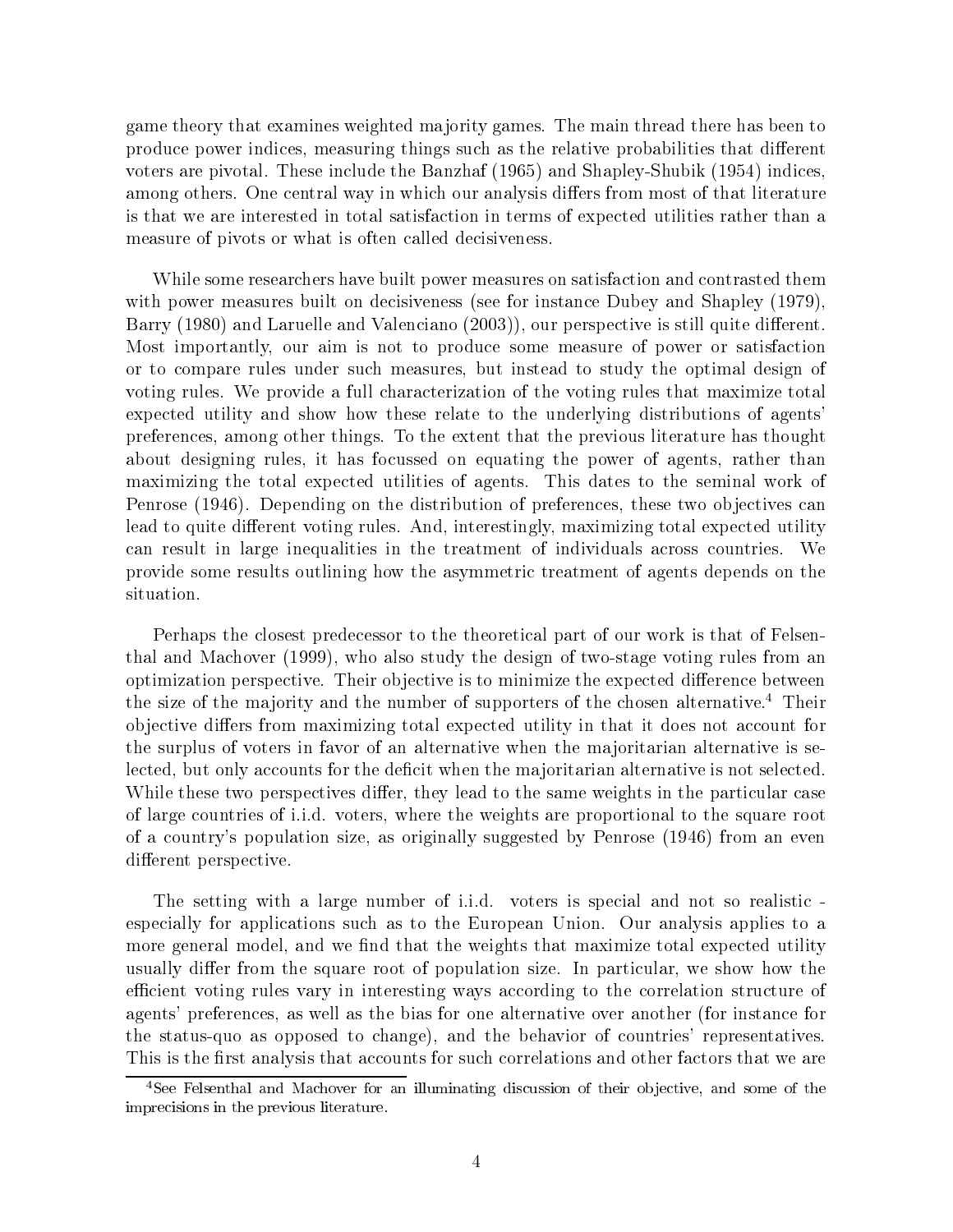aware of.

Finally, there is also a literature has examined the European Union's decision-making and brought ideas from weighted games to assess the relative power of different countries under the Nice Treaty (e.g., see Laruelle (1998), Laruelle and Widgren (1998), Sutter (2000), Baldwin, Berglöf, Giavazzi, and Widgrén (2001), Bräuninger and König (2001), Galloway (2001), Leech (2002), and some of the references cited there). As the foundations of our analysis of voting rules differs from the previous literature and power indices, so does our analysis of the Nice Treaty and the new Constitution. Among other things, we identify conditions on the correlation structure of citizens' preferences that would justify the various rules that have been proposed, something which does not appear previously.

### 2 A Simple Example

We begin by presenting a simple example that gives a preview of some of the issues that arise in designing an efficient voting rule. The example shows why in some cases it will be efficient to use weights that are not proportional to population.

Example 1 Non-Proportional versus Proportional Weights

Consider a world with three countries. Countries 1 and 2 have populations of one agent each. Country 3 has a population of three agents.

Each agent has an equal probability of supporting alternative  $a$  as alternative  $b$ .<br>An agent gets a payoff of 1 if their preferred alternative is chosen, and -1 if the other alternative is chosen. Thus, total utility can be deduced simply by keeping track of the number of agents who support each alternative.

First, let us consider a situation where we weight countries in proportion to their populations and then use a threshold of 50% of the total weight. That would result in weights of  $w = (1, 1, 3)$  and a threshold of 2.5. This reduces to letting country 3 choose the alternative.

Here it is possible for a minority of agents to prefer an alternative and still have that be the outcome. For instance, if two agents in country 3 prefer  $a$ , and all other agents prefer  $b$ , then  $a$  is still chosen.

Let us compare this to the efficient weights - that is, those that maximize the total expected utility. Here those weights turn out to be  $(1,1,1.5)$ , and the threshold is 1.75. Thus, this voting rule is equivalent to one vote per country. The proof that this is the efficient rule comes from our characterization theorem below, but we can see the improvement in utility directly.

First, note that it is still possible for a minority of agents to prefer a and a majority to prefer b, but to still have <sup>a</sup> selected. For instance, this happens if agents in countries 1 and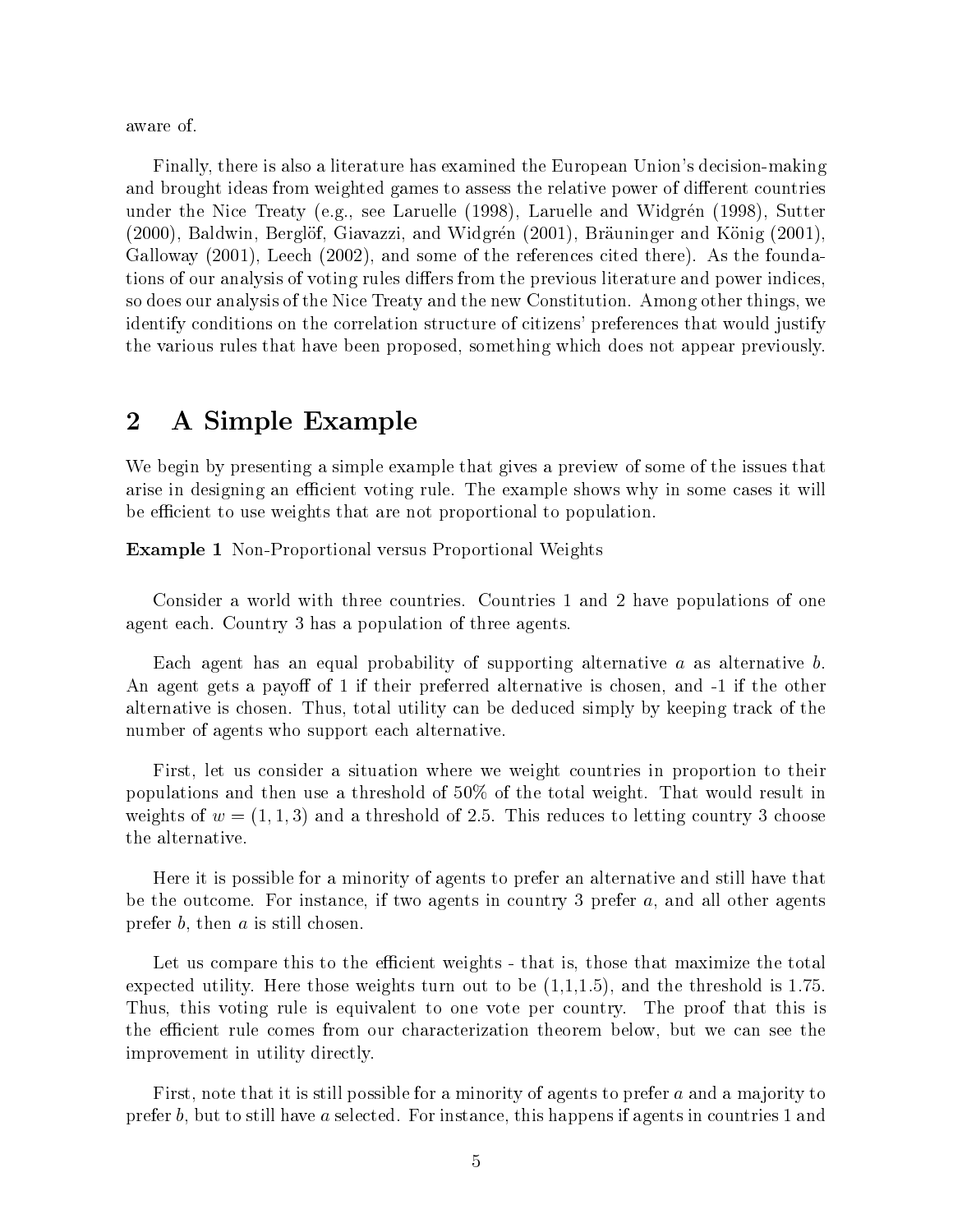2 prefer a, but agents in country 3 all prefer b. Despite the fact that the rule is not always making the correct choice in terms of maximizing the total utility, there is an important distinction between the efficient rule and the proportional rule here. Fewer configurations of preferences under the efficient weights lead to incorrect (minority-preferred) decisions.

Let us list configurations that are problematic in terms of agents preferences, where the last three agents are the agents in country 3.

The only way that a can be the outcome and only be preferred by a minority under the efficient weights is when preferences are  $(a,a;b,b,b)$ .

However, under the weights that are proportional to population there are three preference configurations that can lead to  $a$  being chosen when preferred by a minority. These are  $(b; b; a, a, b)$ ,  $(b; b; a, b, a)$  and  $(b; b; b, a, a)$ .

When we compute the total expected utility (summed across all agents) it is 1.75 under the efficient weights compared to 1.5 under the population weights, which reflects this difference in potential incorrect decisions.

This example is clearly a very stark one. It illustrates some of the ideas that we will run across in what follows. More generally, the characterization of the efficient rule will depend on many considerations including the distribution of agents' preferences, the way in which representatives of a country act, and the conguration of countries. In some cases weights that are proportional to population are efficient, while in other cases non-proportional weights are efficient. We now turn to that more general analysis.

#### Decisions and Agents

A population of agents is divided into <sup>m</sup> countries.

Country *i* consists of  $n_i$  agents and we denote this set by  $C_i$ . The total number of agents is  $n = \sum_i n_i$ .

Although we use the language of a union of countries, the model equivalently applies to any voting procedure where different groups elect representatives who then vote on their behalf.

These agents must make a decision between two alternatives that we label a and b.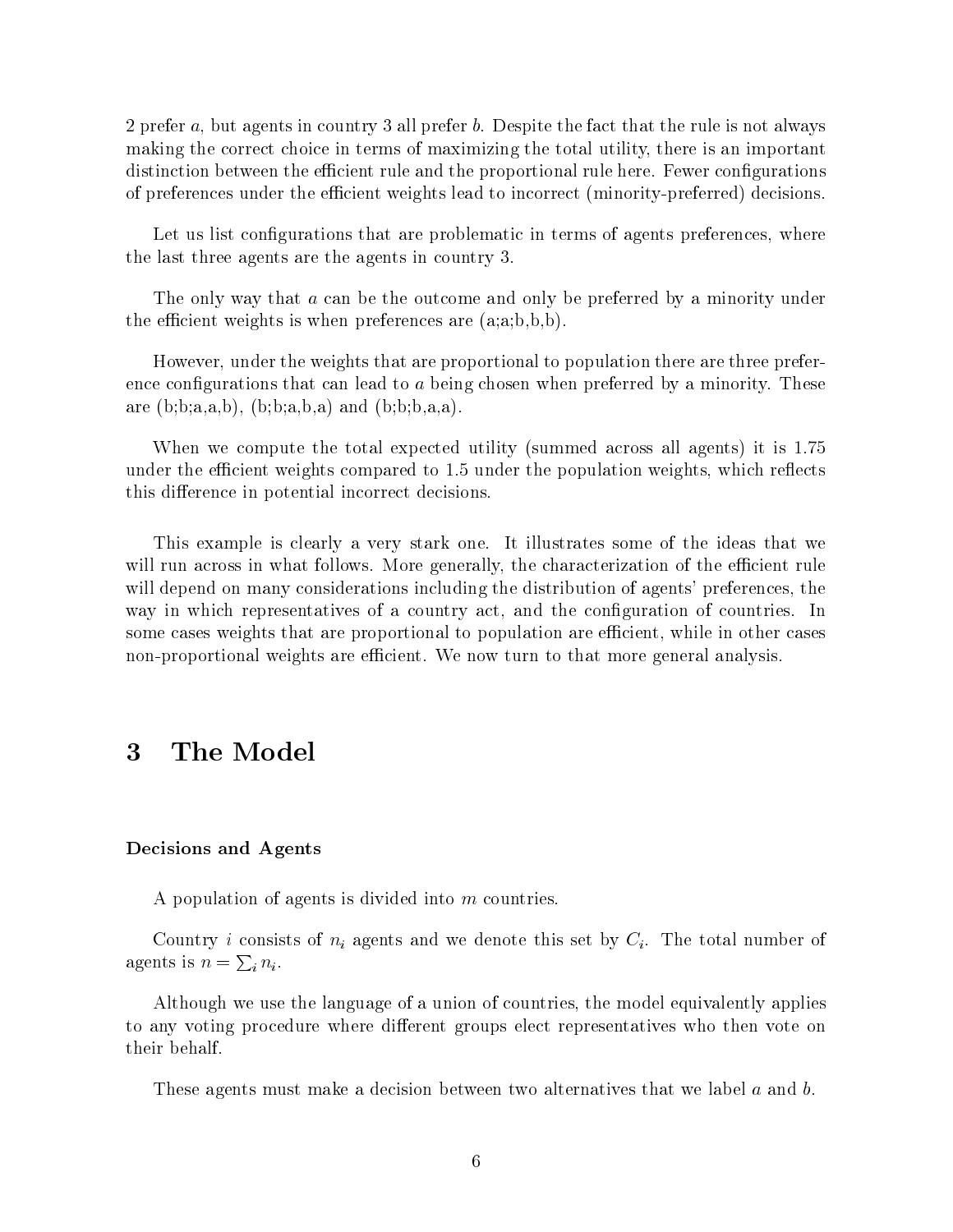A state of the world <sup>s</sup> will be a description of agents' preferences over the two alternatives. In a given state of the world, each agent is either a supporter of alternative <sup>a</sup> or a supporter of alternative b. We need only keep track of the difference in utility that a agent has for alternatives a and b. Thus, without loss of generality we normalize things so that agent j gets a utility of  $s_j$  if a is chosen and a utility of 0 if b is chosen.

So, a state of the world is a vector  $s \in \mathbb{R}^n$ , with element  $s_i$  being the difference between agent  $j$ 's valuations for  $a$  and  $b$ .

#### A Two Stage Voting Procedure

The decision making process is described as follows.

The First State State State State State State State State State State State State State State State State State State State State State State State State State State State State State State State State State State State St

In the first stage, a country's representative decides whether to vote for  $a$  or  $b$ . This decision will generally depend on the state of agents' preferences.

We use  $r_i = a$  to denote that the representative of country i will vote for a, and  $r_i = b$ to denote that the representative will vote for b.

At this point we remain agnostic on how the decision of a representative's vote relates to the state of agents' preferences.

Possibilities are that the representative is elected with a mandate, or that the representative is an existing politician who polls the population, or that the representative is a dictator, bureaucrat, etc., who might decide on how to vote quite differently. Later in the paper we will consider a situation where the "representative" is in fact that, namely he or she votes in accordance with a majority of the population.

 $T$  and  $T$  second state  $T$ 

In the second stage, the representatives from each country meet and vote according to a weighted voting rule with a qualified majority. In particular, each representative casts a vote for either a or b. The vote of the representative of country i is given a weight  $w_i \in \mathbb{R}_+$ . The tally of votes for a is simply the sum of the  $w_i$ 's of the representatives who cast votes for  $a$ , and similarly for  $b$ . Alternative  $a$  is selected if its tally of weights exceeds the qualified majority threshold (denoted  $\beta \in [0, \sum_i w_i]$ ), alternative b is selected if the tally of weights for  $a$  is less than the qualified majority threshold, and ties are broken by the flip of a fair coin.

Let  $v : \mathbb{R}^n \to \{-1,0,1\}$  denote the outcome of this two stage voting procedure as a function of the state. Here  $v(s) = 1$  is interpreted as meaning that alternative a is chosen,  $v(s) = -1$  means that alternative b is chosen, and  $v(s) = 0$  denotes that a tie has occurred and a coin is flipped.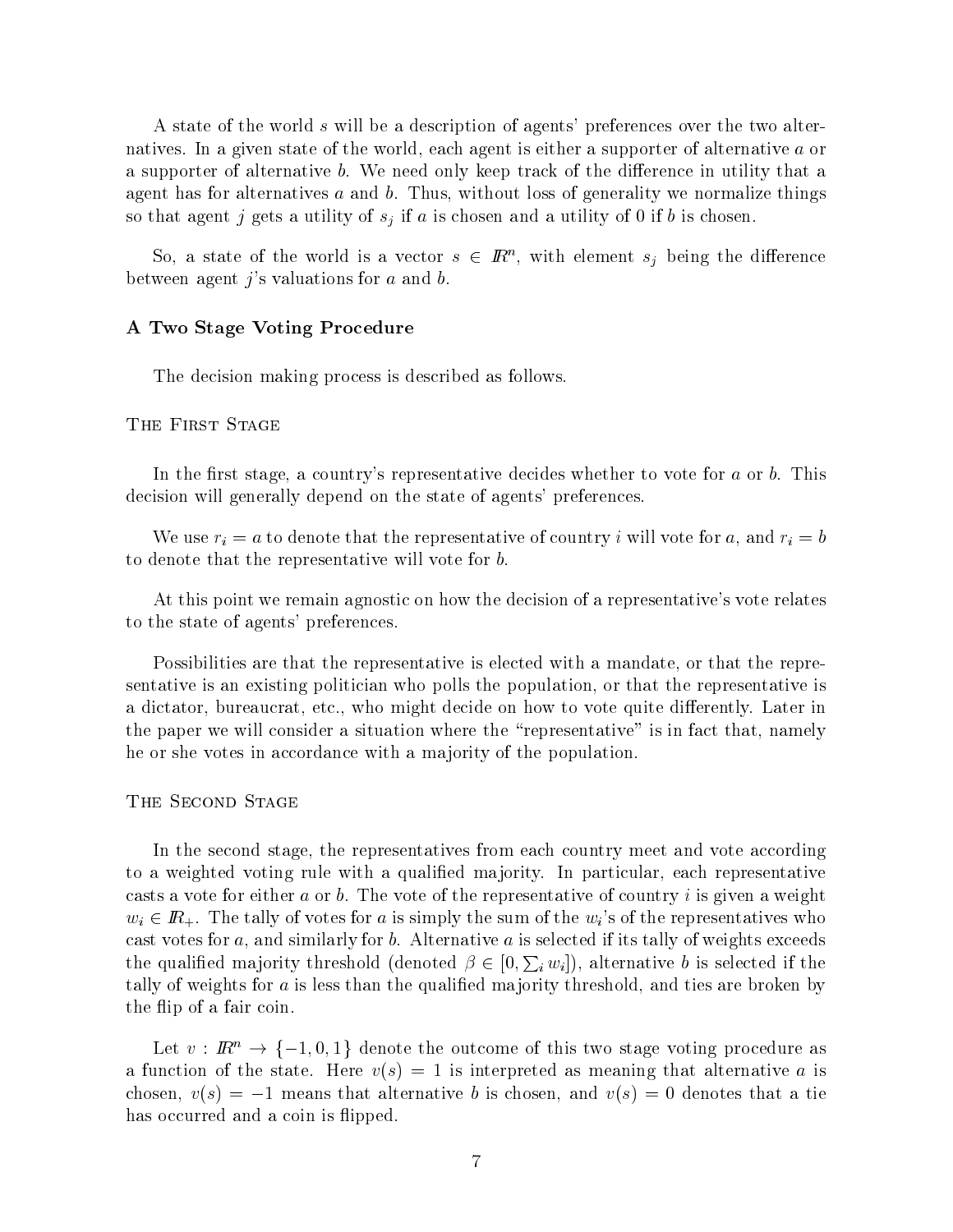We let  $V$  denote the set of all such weighted voting rules with qualified majorities.

The reason that we code  $v(s)$  in this way is that the utility of agent j in state s can now be written as  $v(s) \times s_i$ . Thus the total utility summed across all agents in all countries is

$$
v(s)\sum_j s_j,
$$

and the total expected utility of the union using a voting rule  $v$  is denoted

$$
E\left[\sum_j v(s)s_j\right].
$$

#### Equivalent Voting Rules

We must recognize that different weights and thresholds can lead to the same voting rule, and so voting rules will only be defined up to an equivalence class of weights and thresholds.

Beyond defining two different pairs of weights and thresholds to be equivalent if their induced voting rules always make the same choices, we need a coarser requirement for our main results due to the fact that tie-breaking is not completely tied down under efficient voting rules.

Let us say that a profile of voting weights and threshold  $w, \beta$  with induced voting rule v is equivalent up to ties to a profile of voting weights and threshold  $w', \beta'$  with induced voting rule v' if  $v(s) = v'(s)$  for all s such that  $v'(s) \neq 0$ .

This is not quite an equivalence relationship, as it allows  $v$  to break ties in a different way from  $v$ .

To see why we define equivalence only up to ties consider a simple example. There are two countries and each consists of a single agent whose utilities take on values in  $\{-1,1\}$ . Let  $w'$  be  $(1,1)$  and the threshold be 1. Note that the induced voting rule  $v'$ would be efficient for this example. When things are unanimous,  $v$  picks the unanimous choice, but when  $s_1$  and  $s_2$  are of opposite signs, the rule hips a coin and so  $v(s) = 0$ . Alternative weights  $w = (1 + \varepsilon, 1)$  with a threshold of  $1 + \frac{\varepsilon}{2}$  would also be efficient, but would favor the first agent in the case of a tie. Thus, its induced voting rule  $v$  would be more resolute than  $v$  , but would make the same choices in any case where emclency was  $\,$ at stake.

<sup>&</sup>lt;sup>5</sup>To be careful, this denotes twice the utilities in the sense that  $s_j$  is the difference between the utilities for  $a$  and  $b$ , and this difference is now doubled in our accounting. We do this to accommodate ties in voting.

This is an asymmetric relationship:  $v$  can be equivalent up to ties with  $v$  while the reverse might not hold.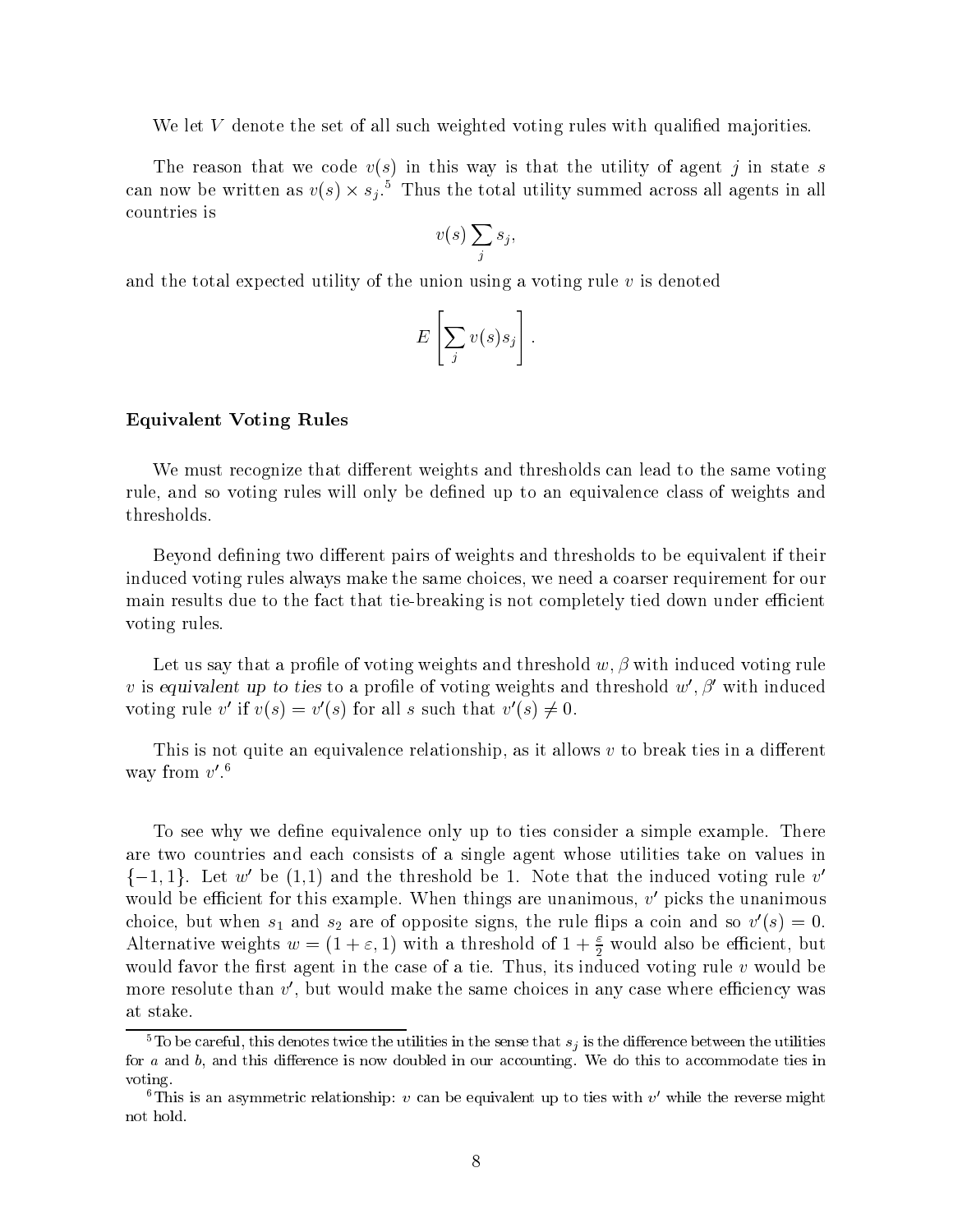Equivalent voting weights and thresholds can be rescalings of each other, but also might not be. For instance with three countries,  $w = (3, 2, 2)$  with a threshold of 3.5 is equivalent to  $w' = (1, 1, 1)$  with a threshold of 1.5 - they both select the alternative that at least two countries to voted for.

#### **Efficient Voting Rules** 4

Let us consider the problem of assigning the weights and setting the threshold of the qualied ma jority in a manner so that the resulting voting rule maximizes the expected sum of the utilities of all agents in the union.

In this regard, the best one could hope for would be to choose a when  $\sum_i s_i > 0$  and b when  $\sum_i s_i < 0$ . With the two-stage procedure this optimum cannot be achieved. The reason is that we are losing information in a two stage procedure. In the second stage we see only the votes of the representatives. This comes only in the form of a vote for a or b, which includes only indirect information about the preferences of agents.

#### **Efficient Voting Rules**

Ecient voting rules are those designed to capture as much information as possible. In particular, we can still ask which  $v \in V$  maximizes

$$
E\left[\sum_j v(s)s_j\right].
$$

We call such a voting rule an *efficient* voting rule.

#### 4.1 Bias and Threshold Voting

In many contexts, especially where b is interpreted as a status quo, there might be some asymmetry in the way that we treat alternatives.

Let us say that country *i* is biased with bias  $\gamma_i > 0$  if

$$
E\left[\sum_{k \in C_i} s_k | r_i = b\right] = -\gamma_i E\left[\sum_{k \in C_i} s_k | r_i = a\right].
$$

A country's bias captures how different our expectations are concerning how much the country's voters care about a over b when their representative votes for  $a$ , compared to our expectations about how much the country's voters care about b over a when their representative votes for b.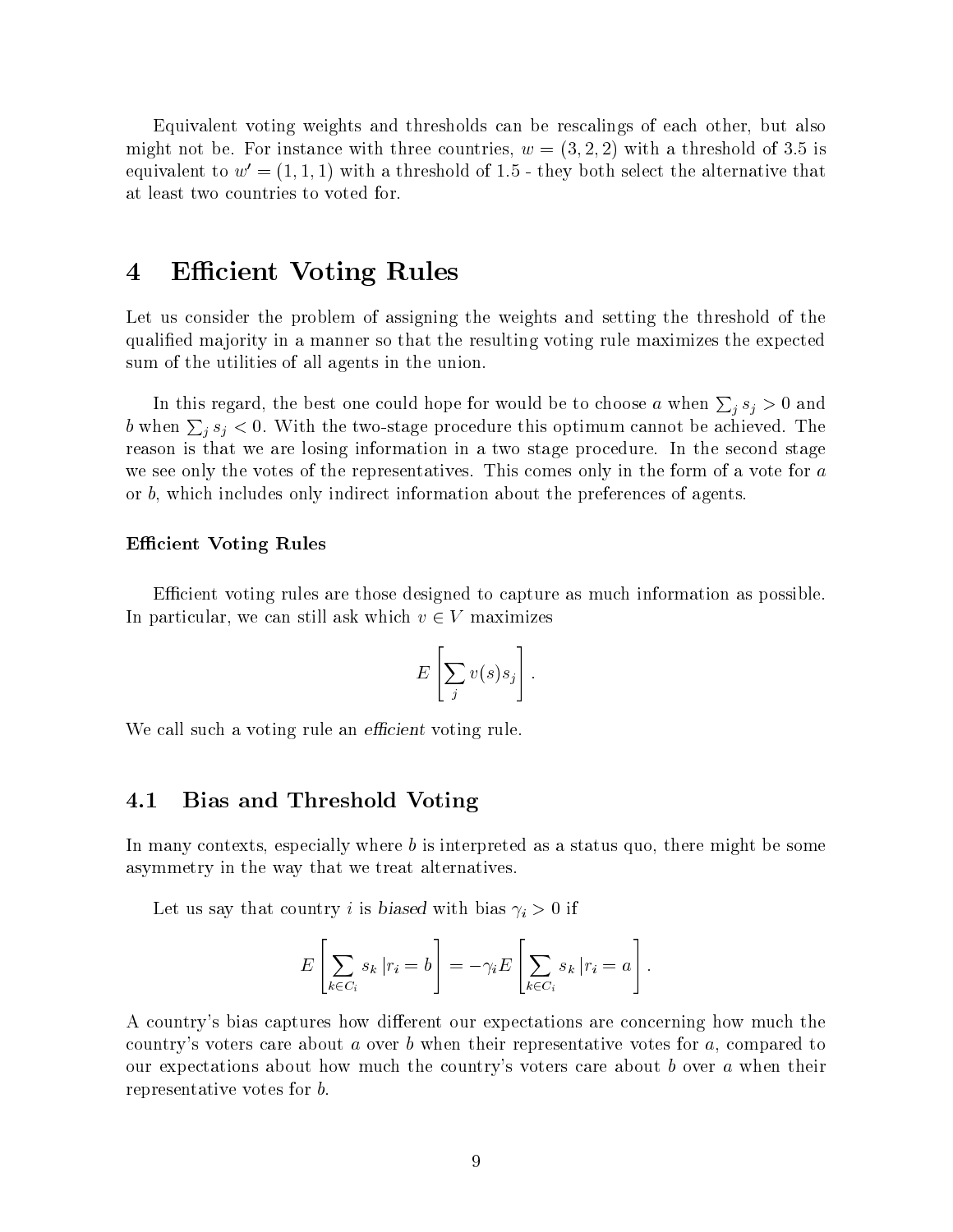**Theorem 2** Suppose that  $s_j$  is independent of  $s_k$  when j and k are in different countries, and that each country has the same bias factor  $\gamma$ . A weighted voting rule is efficient if and only if it is a weighted voting rule with qualified majority threshold and weights that are equivalent up to ties to the threshold  $\frac{\gamma \sum_i w_i^*}{\gamma + 1}$  and weights

$$
w_i^* = E\left[\sum_{k \in C_i} s_k \middle| r_i = a\right].
$$

It is important to note that the threshold depends on the bias  $\gamma$ , while the weights are determined by the expectations that come from each country. Thus one can judge whether a rule's weights are optimal independently of the threshold, and vice versa.

We emphasize that there are no assumptions other than the common bias behind this theorem, and yet we obtain an essentially unique characterization of efficient voting rules and a strong form of separability of weights and thresholds. The proof appears in the appendix, but is quite intuitive and straightforward. Effectively, the efficient decision is the one that maximizes the expected utility of the population conditional on what can be gleaned from the votes of representatives. The weights correspond to the expected utility differential in a given country based on the observance of the representative's vote. The voting threshold simply adjusts for the bias of the scaling of what is learned from yes versus no.<sup>7</sup> Despite its simple proof, we feel that this characterization of efficient voting rules is important. We can see this both in terms of some of its implications, as well as its application. Before turning to the application to the European Union, let us discuss a few of the implications of the formula.

First, the extent to which a country's representative's vote is tied to the utilities of the agents in the country has important consequences. For example, if the representative's vote was purely random and uncorrelated with the utilities of his constituency, then that country's weight would be 0. More generally, the closer the tie between a representative's vote and the population's utilities, the larger the weight that a country receives.

Second, the weights are affected by the distribution of opinions inside a country. In particular, the correlation structure within a country is an important determinant of the expected size of the surplus of utilities for one alternative or the other. For instance, if a country's agents had perfectly correlated opinions (and the representative voted in accordance with them), then a vote for an alternative would indicate a strong surplus of utility in favor of that alternative. The more independent the population's opinions the lower the expected surplus of utility in any given situation. Thus, higher correlation among agents' utilities will generally lead to higher weights.

<sup>7</sup> It is quite simple to see the more general result that would apply if countries have dierent bias factors. We simply have a "yes-weight" for a yes vote of country i that is  $E\left[\,\sum_{k\in C_i} s_k\,\big|\, r_i = a\right],$  a  $r_i = a$ , and a , and an and an analysis of the state  $\sim$ "no-weight" for a no vote by country i which is  $E\left[\sum_{k\in C_i} s_k | r_i = b\right]$ .  $r_i = b$ . We then . We then such such the sum the  $\mathcal{A}$  such the  $\mathcal{A}$ for countries voting yes, and the \no-weights" for countries voting no. The choice is the one with the higher total weight.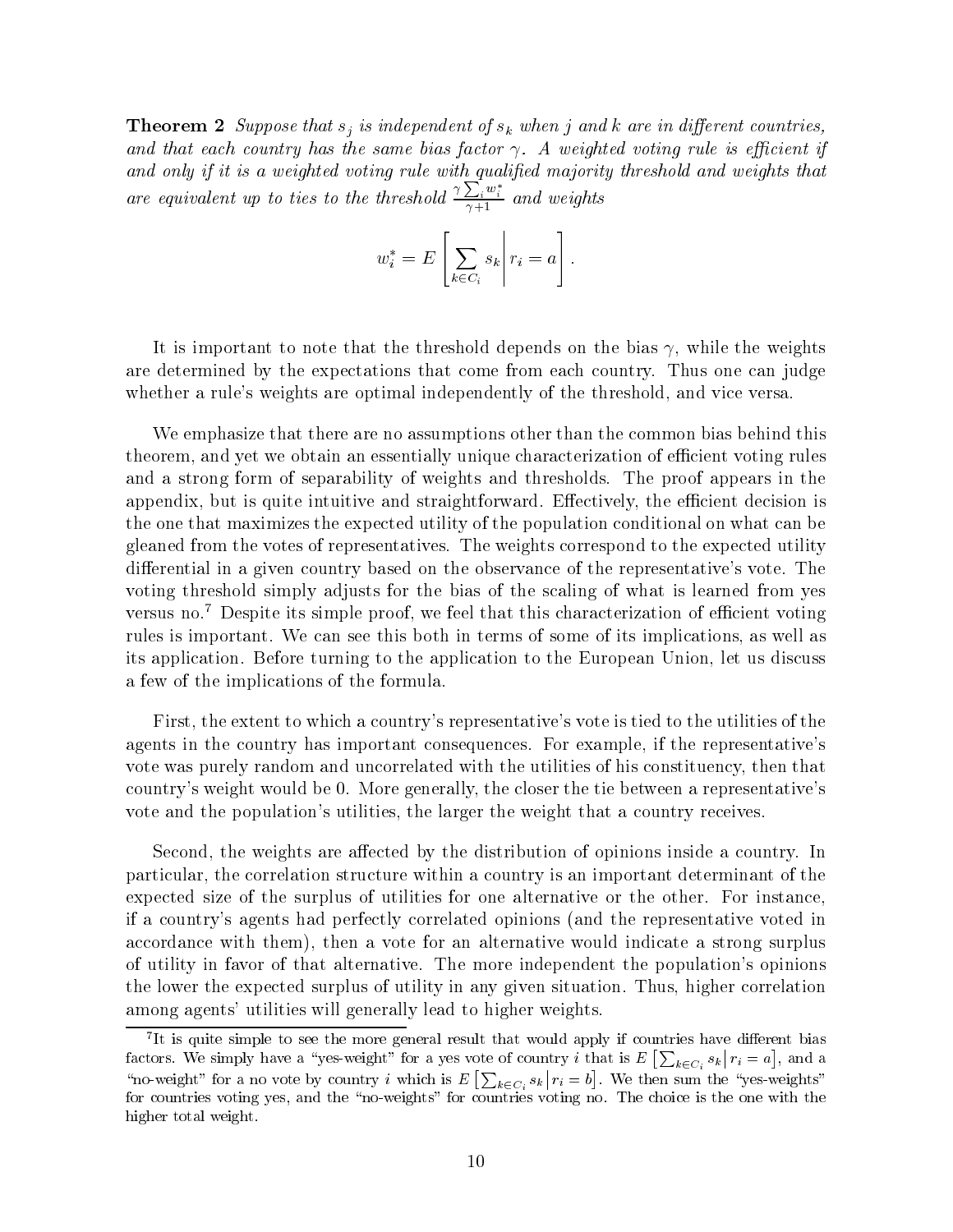Third, the efficient weights take into account the intensity of preferences. So, relatively larger utilities lead to relatively larger weights. Thus, a country that cares more intensely about issues is weighted more heavily than a country that cares less, all else held equal. Due to practical and philosophical difficulties with the appraisals of utilities, one might want to be agnostic on this dimension and just treat all  $s_j$ 's equally in the sense of only assigning them values of +1 or -1. We do this in the following section. Then accounting for utilities amounts to counting supporters.

Fourth, because of all the things that lie behind the calculations of the weights, the relation between the size of countries and their relative weights is ambiguous. For example, a large country with a representative who is a dictator whose vote is uncorrelated with his population's preferences receives a smaller weight than a smaller country with a representative whose vote is very responsive to his population's preferences.

The following example illustrates the relation between bias and the voting threshold, as well as the separability of weights and thresholds.

#### Example 3 Bias and Thresholds

Consider three countries. Countries A and B have 1 voter each, while country C has  $N_C$  voters.

Each voter's preferences over a and b are drawn independently. The  $s_i$ 's take on values either 1 or  $-v$  with equal probability.

When v is not 1, then there is a bias in the way that voters see the alternatives  $a$  and b. For instance, when  $v > 1$ , then it means that a voter who prefers b, is hurt more by a choice of  $a$ , than a supporter of  $a$  when  $b$  is chosen.

In this case, the common bias factor across countries is  $\gamma = v$ .

Theorem 2 now tells us that the voting threshold should be a fraction of  $\frac{v+1}{v+1}$  of the total weight. As  $v$  becomes very large, this means that near unanimity for  $a$  is required to overturn the status quo b. If  $v = 1$ , then the threshold is 50 percent.

The voting weights are independent of v: They are  $w_A = w_B = 1$  for countries A and B, and via some straightforward calculations:

$$
w_C = 2^{-N_C} \sum_{x > \frac{N_C}{2}} (2x - N_C) \frac{N_C!}{x!(N_C - x)!}.
$$

This can produce some interesting voting rules.

For instance, suppose that  $N_C = 7$ . Then C is much larger than the other countries, and  $w_C = 2.186$ . However, C's "power" still depends on the voting threshold. If  $v = 1$ ,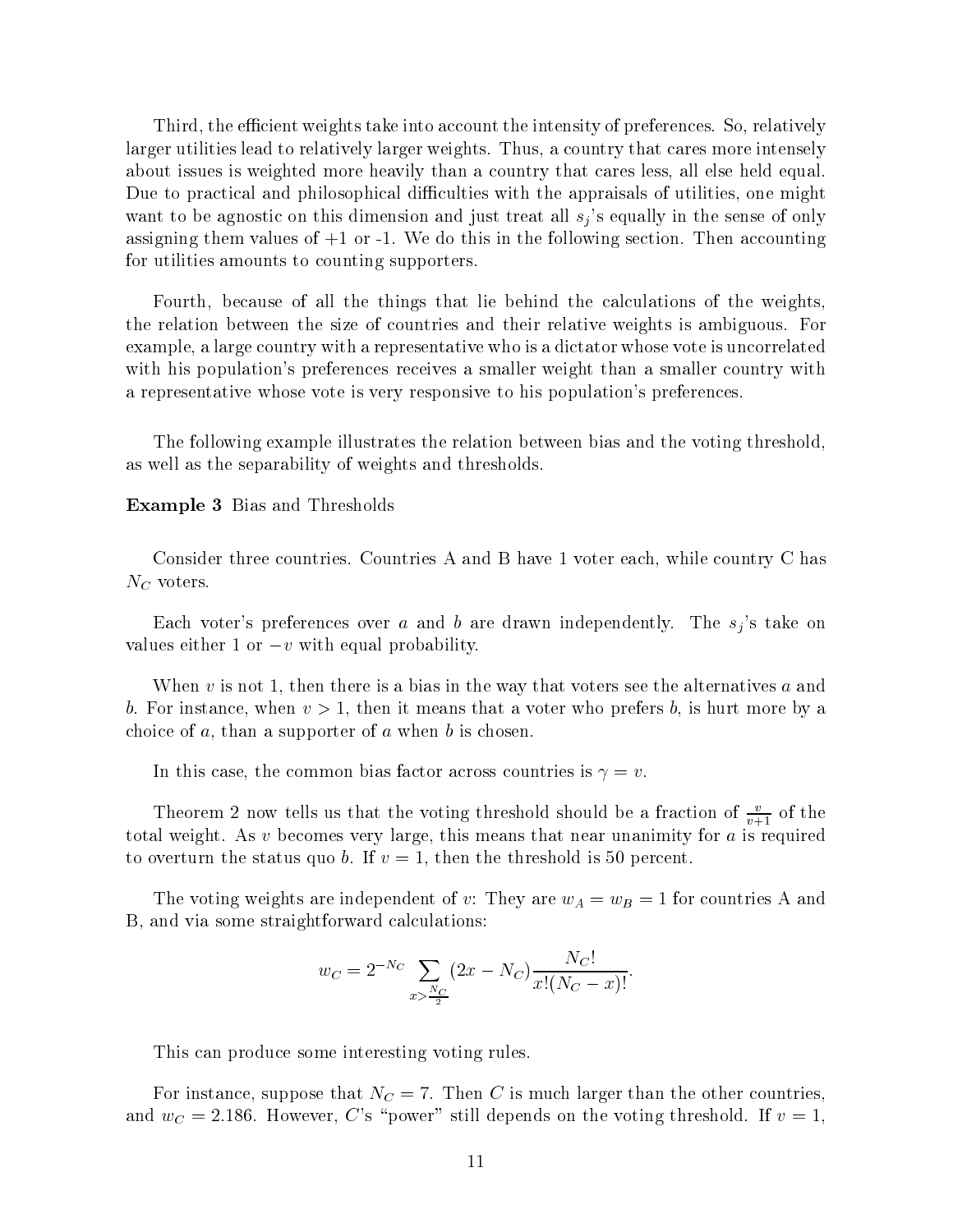then the threshold is 50 percent, and so  $C$  is the only country that has a nontrivial vote. In that case country C dictates. However, if  $v = 2$ , then the threshold is 2/3 of voting weights. Then,  $a$  passes if and only if country C and at least one of A or B votes for  $a$ . Either C, or A and B together, can block <sup>a</sup> and keep the status quo.

This example shows several things: First the separability of how the weights and thresholds are determined. Here, the weights depend on the relative populations of the countries, while the threshold depends on the underlying preference structure in terms of a bias for change versus the status quo. Second, the structure of the voting rule and how it operates ends up depending in important ways on both the threshold and weights.

A prominent case of interest is one where countries are unbiased. Here there is no a priori disposition favoring change or the status quo, and hence simple majority rule is efficient, as stated in the following easy corollary.

#### Unbiased Countries

Let us say that a country is unbiased if

$$
E\left[\sum_{k \in C_i} s_k | r_i = b\right] = -E\left[\sum_{k \in C_i} s_k | r_i = a\right].
$$

An unbiased country is one where what we learn about how much a country cares about <sup>a</sup> from the fact that the country supports <sup>a</sup> is the same as what we learn about how much a country cares about  $b$  from the fact that the country supports  $b$ .

**Corollary 4** Suppose that  $s_i$  is independent of  $s_k$  when j and k are in different countries, and that each country is unbiased. A profile of voting weights and a threshold is efficient if and only if it is equivalent up to ties to the weights

$$
w_i^* = E\left[\sum_{k \in C_i} s_k \middle| r_i = a\right]
$$

and the 50% threshold of  $\frac{\sum_i w_i^*}{2}$ .

In order to apply the theory and calculate weights as a function of a country's population, we now introduce a model that is more specific about the distribution of agents' preferences and how representatives vote.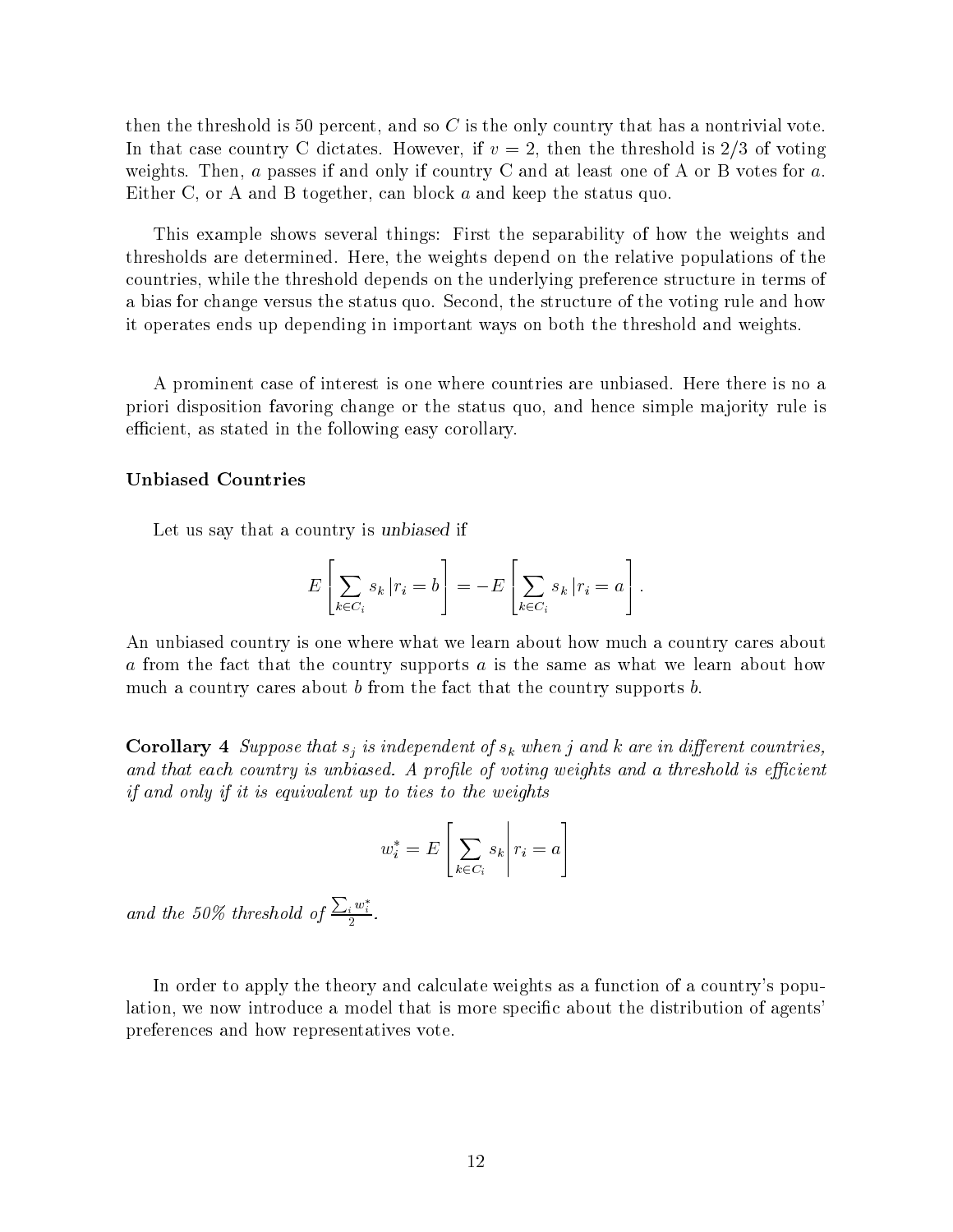#### A Block Model  $\overline{5}$

We now specialize to what we call a "block model" which works as follows.

First, we treat agents' utilities equally, in the sense that we only account for them as +1 or -1, and will disregard personal intensities. This may be defended on grounds of practicality, but also more philosophically as an equal treatment condition.

Second, we assume that representatives vote for the alternative that has a majority of support in their country.

Third, we make the following specic assumptions about the distribution of the utilities of agents. We consider a world where each country is made up of some number of blocks of constituents, where agents within each constituency think alike - that is have perfectly correlated preferences, and where agents across constituencies think independently. We take the blocks within a country to be of the same size.

These assumptions are a stylized version of what we generally see. They reflect the fact that countries are often made up of some variety of constituencies, within which agents tend to have very highly correlated preferences. For instance, the farmers in a country might have similar opinions on a wide variety of issues, as will union members, intellectuals, etc.

By adjusting the size and number of blocks in a country we obtain varying expressions for the efficient weights of that country.

#### Efficient Weights in the Block Model

In the block model, we let  $N_i$  be the number of blocks in country i. In most applications the numbers  $N_i$  are likely to be relatively small. Then letting  $p_i$  be the size of each block, then we obtain the following expression for the efficient weight of country  $i$ .

$$
w_i^b = p_i 2^{-N_i} \sum_{x > \frac{N_i}{2}} (2x - N_i) \frac{N_i!}{x!(N_i - x)!}.
$$
 (1)

There are two prominent variations on the block model that we consider in what follows.

We call the first variation the *absolute size block model*. In this variation, blocks are of a fixed size across all countries. In this case, a country's population can be measured in blocks, and a larger country has more blocks than a smaller one. Here the  $p_i$ 's are the same across all countries.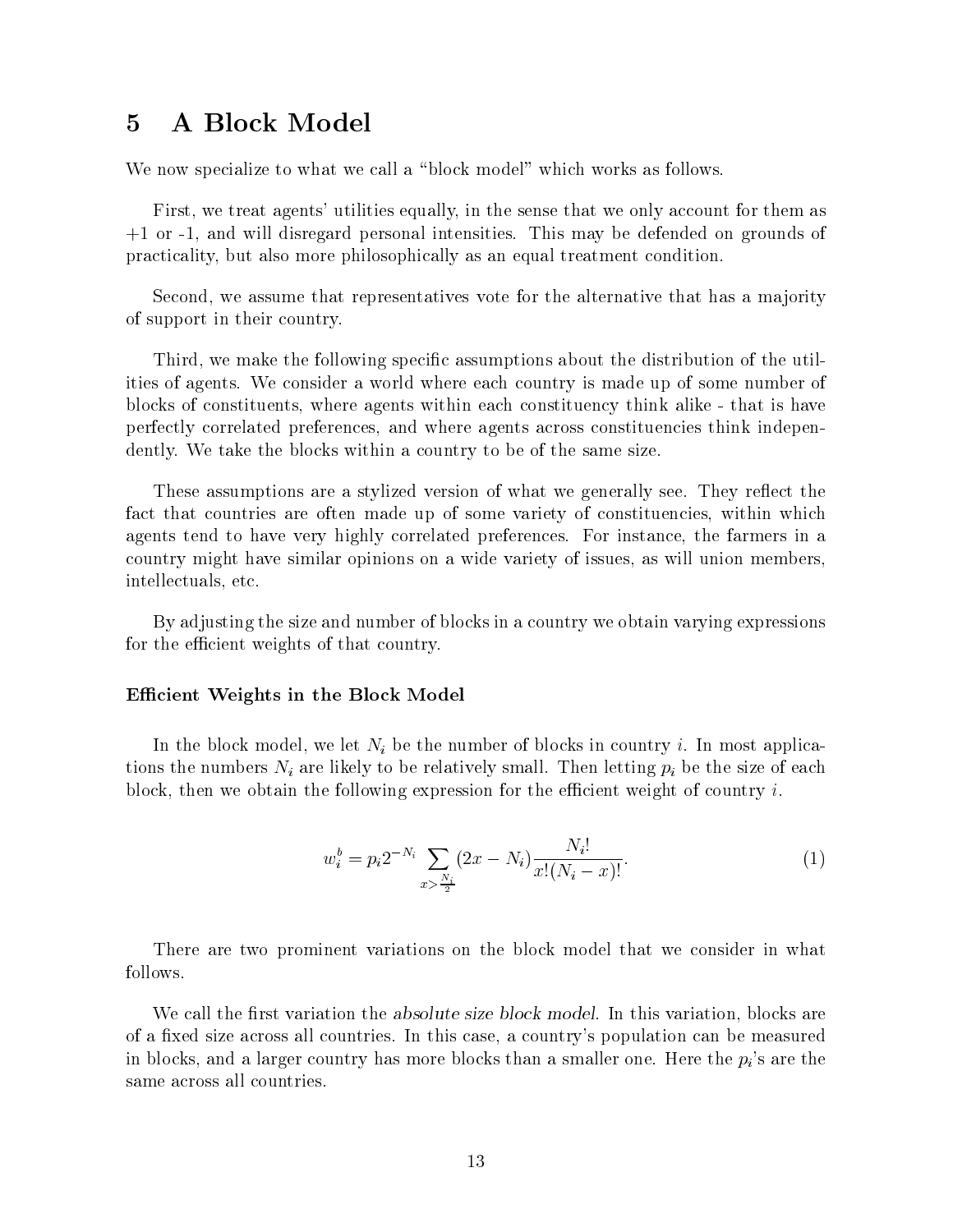We call the second variation the *relative size block model*. In this variation, all countries have the same number of blocks, and the size of the blocks in a given country adjust according the country's population size. Here the  $N_i$ 's are the same across all countries.

Thus, we get the following expressions for the efficient weights in the two specializations of the block model.

#### Efficient Weights in the Absolute Size Block Model

Given that the population size of a block  $(p_i)$  is the same across all countries, these can be cancelled out, and the weights in the absolute size block model,  $w_i$ , reduce to:

$$
w_i^a = 2^{-N_i} \sum_{x > \frac{N_i}{2}} (2x - N_i) \frac{N_i!}{x!(N_i - x)!}.
$$
 (2)

#### Efficient Weights in the Relative Size Block Model

In the relative size block model, as the number of blocks  $(N_i)$  are the same in all countries, the difference in the weights then comes only in how many agents are represented in a block. When calculating the weights, the weights turn out to be directly proportional to the population size of the countries. Thus,

$$
w_i^r = p_i. \tag{3}
$$

The efficient weights for various sizes of countries are given in the following table. The country size refers to number of blocks for the absolute block model and to some number of population units (say millions of people) in the relative block model.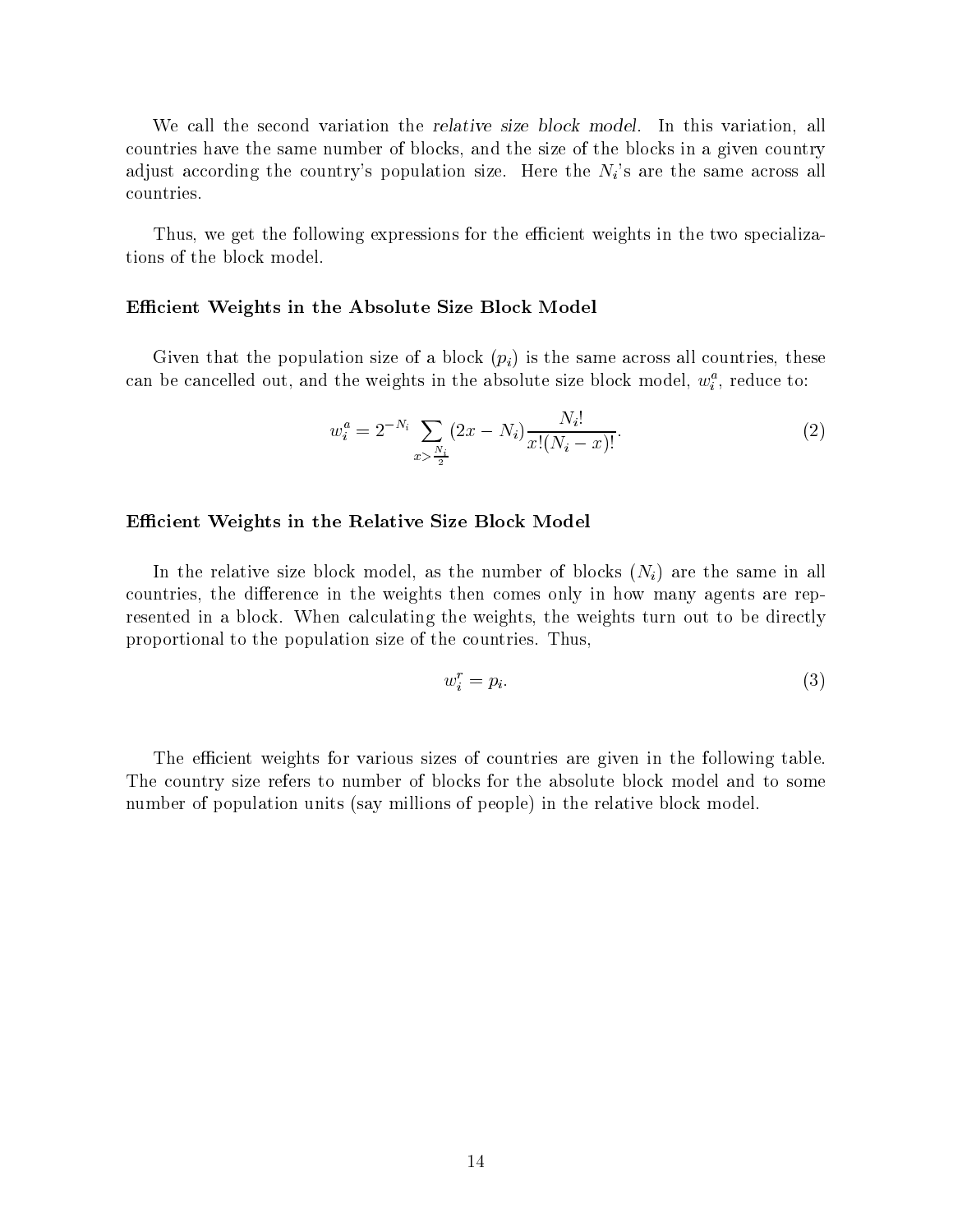| Country Size   | Weight in the        | Weight in the        |
|----------------|----------------------|----------------------|
| in Units       | Absolute Block Model | Relative Block Model |
| $\mathbf{1}$   |                      |                      |
| $\overline{2}$ |                      | $\overline{2}$       |
| 3              | 1.5                  | 3                    |
| 4              | 1.5                  | 4                    |
| $\overline{5}$ | 1.875                | $\overline{5}$       |
| 6              | 1.875                | $\boldsymbol{6}$     |
| 7              | 2.186                | 7                    |
| 8              | 2.186                | 8                    |
| 9              | 2.461                | 9                    |
| 10             | 2.461                | 10                   |
| 11             | 2.707                | 11                   |
| 12             | 2.707                | 12                   |
| 13             | 2.933                | 13                   |
| 14             | 2.933                | 14                   |
| 15             | 3.142                | 15                   |
| 16             | 3.142                | 16                   |
| 17             | 3.338                | 17                   |
| 18             | 3.338                | 18                   |
| 19             | 3.524                | 19                   |
| 20             | 3.524                | 20                   |

While the weights in the relative size block model are directly proportional to a country's population, they are less than proportional in the absolute block model. In that model they are graphed as follows.

#### Figure 1 here

We note that for large numbers of blocks, the weights in the absolute block model vary with the square root of the number of blocks, which is consistent with weights originally proposed by Penrose  $(1946)$ ,<sup>8</sup> while for small numbers of blocks they diverge from this.

#### Asymmetries and Non-Monotonicities in Expected Utilities

Our perspective has been to maximize the sum of expected utilities, and in the block model as we have only looked at the sign of utilities, this amounts to maximizing the

<sup>8</sup>See also Felsenthal and Machover (1999), as discussed in the introduction. Here we end up with similar expressions, but only in one specific version of the block model, and only for large populations with relatively small blocks, and for quite different reasons. More generally, the weights we obtain will differ from the square root, especially when the number of blocks is small or when we leave the absolute size block model.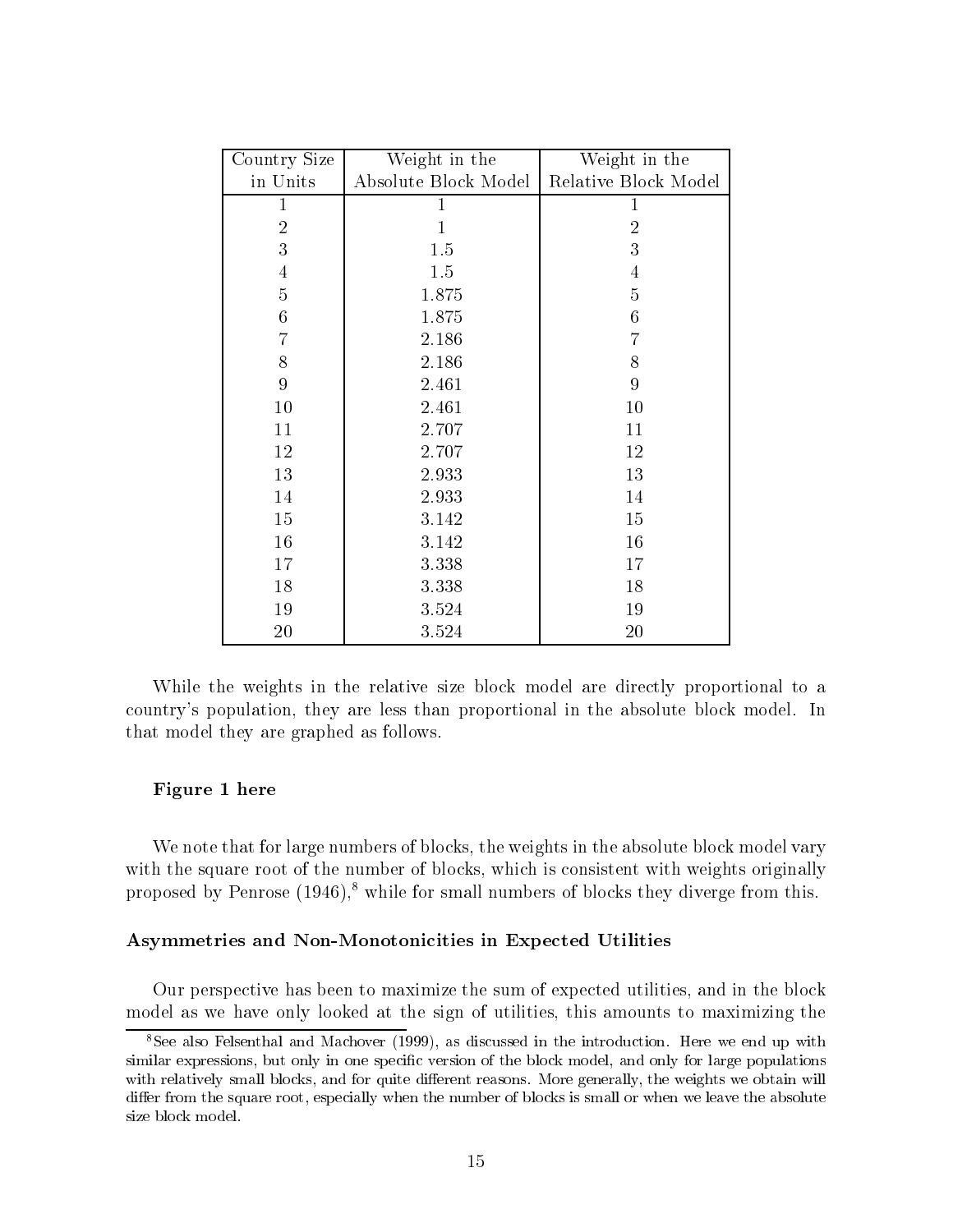expected number of agents who are in agreement with the alternative chosen. What we emphasize here is that this is quite different from trying to equalize expected utilities across agents. In particular, efficient rules necessarily treat agents asymmetrically, depending on the size of the country they live. Let us examine this in more detail for the two variations on the block model.

Let us compare the expected utilities of agents living in two countries of different population size, under the efficient voting rule in the two variations of the block model.

**Proposition 5** In the relative size block model, agents living in the larger country have expected utilities which are at least as large as agents living in the smaller country; and whenever the two countries weights are not equivalent then the agents in the larger country have a strictly higher expected utility. In the absolute size block model, the comparison of expected utilities of agents across countries can go either way depending on the specics of the context.

The proof of the proposition is straightforward. We offer a simple argument for the relative size block model, and an example showing ambiguity for the absolute size block model.

In the relative size block model, any agent's block in any country has exactly the same probability of agreeing with the agent's representative's vote. Thus, the expected utilities of agents in different countries differ only to the extent that their representatives receive different weights. As larger countries have larger weights, the claim in the proposition follows directly.

To see the ambiguity in the absolute block size model let us examine an example. Consider a union of three countries. Let us examine the expected utilities of the agents as we vary the number of blocks in the various countries.<sup>10</sup>

 ${}^{9}$ Two countries weights are equivalent if there exists a set of weights that lead to the same voting rule where these two countries weights are identical.

 $10$ The calculations are as follows. A agent gets a 1 when his or her preferred outcome is chosen and a -1 if it is not. For a agent in country 1 in the  $(1,1,1)$ ,  $(1,1,3)$ , and  $(1,1,5)$  cases, there is a  $3/4$  chance at least one of the other countries will prefer the agent's preferred alternative and a 1/4 chance that the other two countries will both favor the other alternative. This leads to 3/4 chance of utility of 1 and  $1/4$  chance of utility of  $-1$ . For a agent in country 3 in the  $(1,1,3)$  case, there is a  $3/4$  chance his or her preferred alternative will match the country's vote and a  $1/4$  chance it will not. In the first case, there is then a  $3/4$  chance this will receive a vote from at least one of the other two countries and a  $1/4$ chance it does not. In the second case, there is a  $1/4$  chance that the agent's preferred alternative will still be passed by the other two countries and a  $3/4$  chance it will not. More generally, it is easy to check that the agent's ex ante expected utility conditional on his or her country's vote being in the winning majority is simply  $\frac{w_i}{n_i}$ , and conditional on his or her country's vote being on the losing side is  $-\frac{w_i}{n_i}$ .<br>Then we can just calculate the probability that a given country's vote will be in the winning majority, given the weights.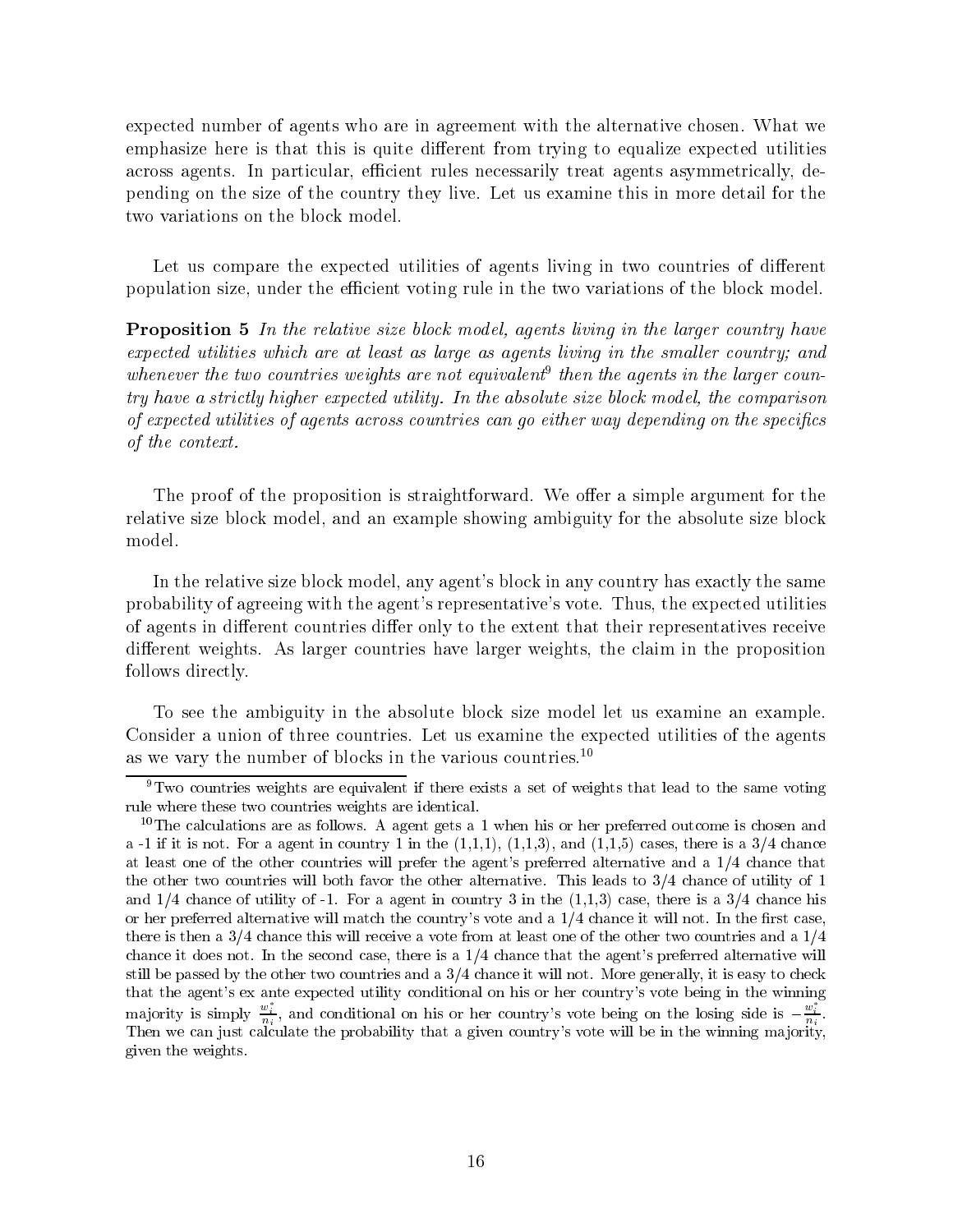| Populations of | Efficient                          | Expected Utility | Expected Utility |
|----------------|------------------------------------|------------------|------------------|
| Countries      | Voting                             | of a Agent in    | of a Agent in    |
| in Blocks      | Weights                            | Country 1 or 2   | Country 3        |
| (1,1,1)        | (1,1,1)                            | .ხ               | $\cdot$          |
| (1,1,3)        | $(1,1,1.5) \sim (1,1,1)$           | .5               | .25              |
| (1,1,5)        | $(1,1,1.875)\sim(1,1,1)$           | $.5\,$           | .1875            |
| (1,1,7)        | $(1,1,2.186) \sim (0,0,1)$         |                  | .3125            |
| (2,2,7)        | $(1,1,2.186) \sim (0,0,1)$         |                  | .3125            |
| (3,3,7)        | $(1.5, 1.5, 2.186) \sim (1, 1, 1)$ | .25              | .15625           |

There are some interesting things to note here. The changes in voting weights result in non-monotonicities in expected utilities in several ways. In the cases of  $(1,1,3)$  and  $(1,1,5)$ , a agent in country 1 or 2 has a higher utility than a agent in country 3. However, once country 3 hits a population of 7, then its weight is such that the votes from countries 1 and 2 are irrelevant. Thus, a agent would rather be in the larger country when the configuration is  $(1,1,7)$ , while a agent would prefer to be in a smaller country when the configuration is  $(1,1,3)$  or  $(1,1,5)$ . Also, we se that as we increase country 3's population for 3 to 5, its agents' utilities fall, but then increasing the population from 5 to 7 leads to an increase in its agents' utilities. This contrasts with decreases in utilities of agents in the other countries.

This example shows us that there are no regularities that we can state concerning agents' utilities in the absolute size block model. The difficulty is that changes in population might dilute a given agents' impact within a country, but might also lead to a relative increase of that country's voting weight. As these two factors move against each other, changes can lead to varying effects.

Another issue that we might consider in addition to comparing agents utilities across countries, is to examine how the overall expected utility varies under efficient voting rules as we change the division of a given population into different districts or countries. This issue is also generally ambiguous, regardless of which version of the block model one considers. For instance, one might conjecture that if we start with one division of a population into districts, and then further subdivide the population into finer districts, we would enhance efficiency since agents would become closer to their representatives. However, this is not always the case. To see this note that if we start with a union of just one district or country, then we essentially have direct democracy. This is the most efficient possible. But then dividing this into several districts or countries would lead to a lower total expected utility under the efficient rule, than having just one district. Now, if we continue to further subdivide the districts, we eventually reach a point where each agent resides in a district of one, which brings us back to direct democracy and full efficiency! Generally, subdivisions lead to conflicting changes: on the one hand having a smaller number of agents within a district gives them a better say in the determination of their representative's vote, but on the other hand their representative is now just one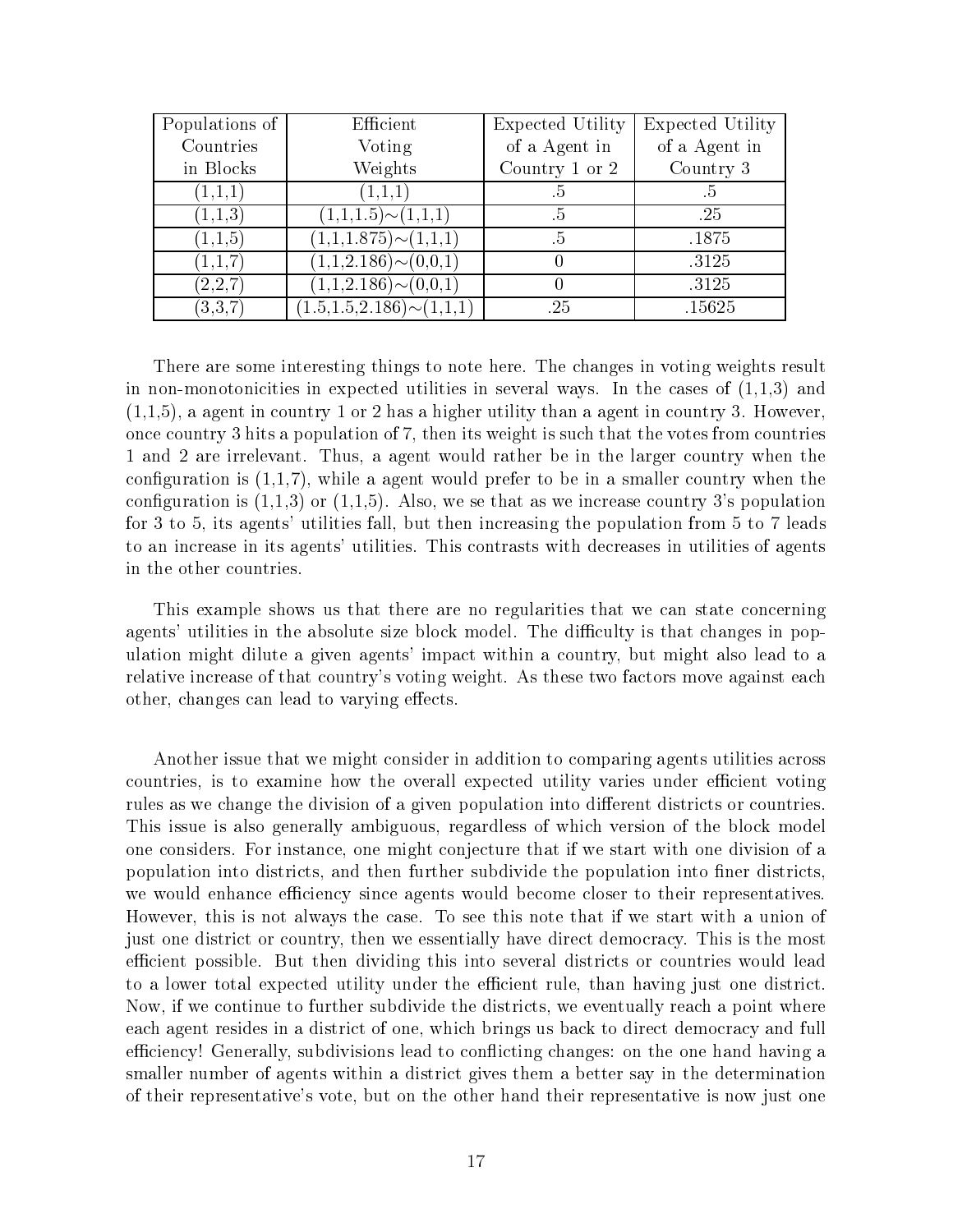among many. This leads to non-monotonicities and ambiguities of the types discussed above.

### 6 The European Union

Let us now examine the voting rule to be used in the Council of Ministers of the European Union under the Nice Treaty (December 2000) and compare it to the efficient voting rules under the variations of the block model.

The following are the voting weights for the European Council of Ministers under the Nice Treaty for the expansion of the EU from 15 to 27 members.<sup>11</sup> The vote is by qualied ma jority. At least 255 of the 345 votes (73.9%) must be cast in approval of a proposal for it to pass. $^{12,13}$ 

<sup>13</sup>There are discrepancies in the Nice Treaty in that some statements imply a threshold of 258 votes and others a threshold of 255 votes. It appears that the correct number is the 255.

<sup>&</sup>lt;sup>11</sup>The previous weights for the 15 members were 10 for Germany, France, Italy and the U.K.; 8 for Spain; 5 for Belgium, Greece, the Netherlands, and Portugal; 4 for Austria and Sweden; 3 for Denmark, Ireland and Finland; and 2 for Luxembourg, with 62 of 87 votes (71%) required for approval of a proposal.

<sup>&</sup>lt;sup>12</sup>There are two other qualifications as well: (i) that the votes represent at least 14 of the 27 countries and (ii) that the votes represent at least 62% of the total population. Calculations by Bräuninger and König (2001) suggest that there are relatively few scenarios in which the weighted vote threshold of 255 votes would be met while one of the other two criteria would fail. It appears that the only impact will be from the population threshold and that this will only involve a few configurations of votes providing a very slight boost in power to Germany and slight decrease in power to Malta. Thus, for practical purposes, these additional considerations are relatively unimportant and the voting weights themselves are the main component of the voting procedure.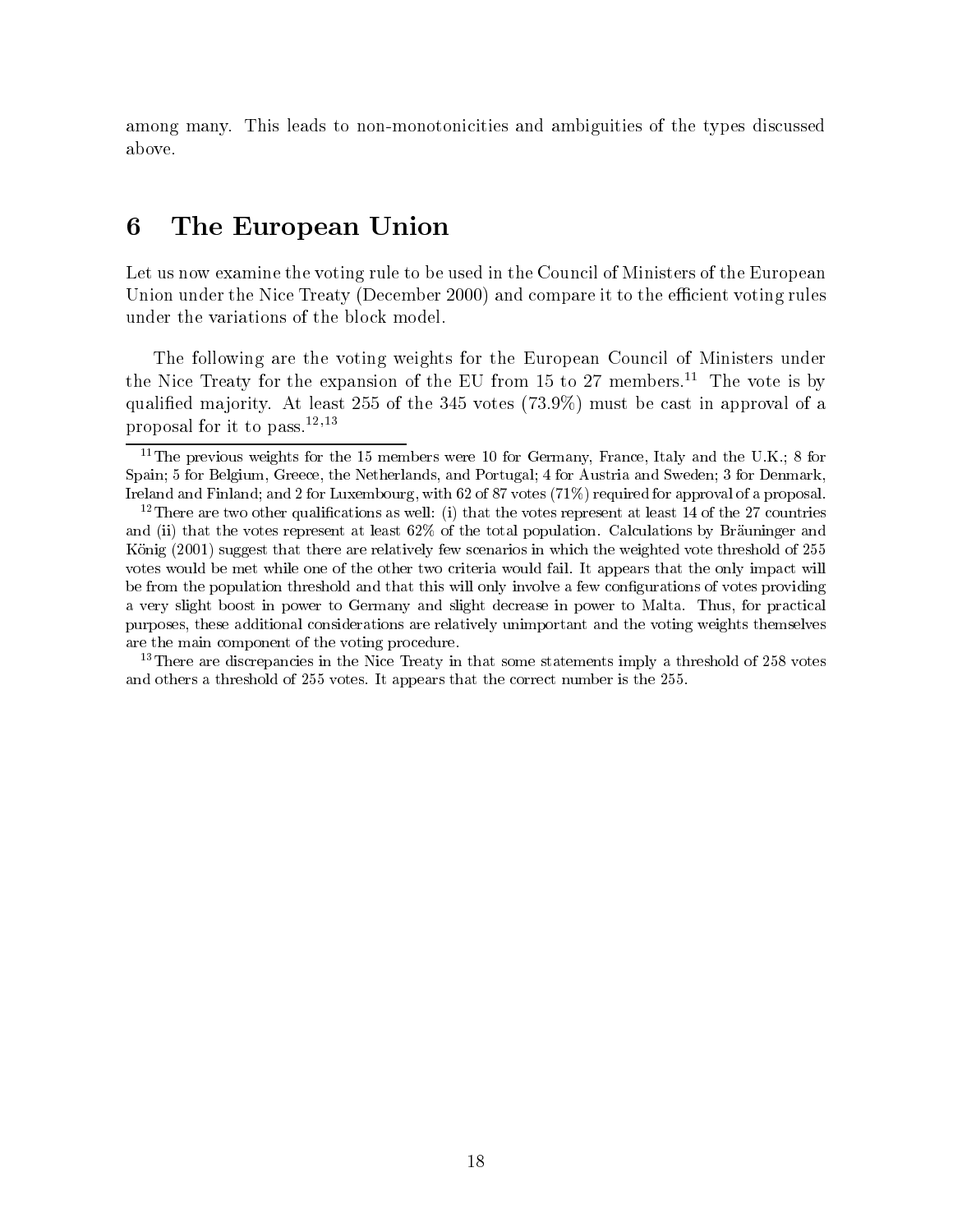| Country     | Population | Votes (i.e., weights) |
|-------------|------------|-----------------------|
| Germany     | 82.8       | 29                    |
| U.K.        | 59.5       | 29                    |
| France      | 59.3       | 29                    |
| Italy       | 57.6       | 29                    |
| Spain       | 40         | 27                    |
| Poland      | 38.7       | 27                    |
| Romania     | 22.4       | 14                    |
| Netherlands | 15.9       | 13                    |
| Greece      | 10.6       | 12                    |
| Czech       | 10.3       | 12                    |
| Belgium     | 10.2       | 12                    |
| Hungary     | 10.1       | 12                    |
| Portugal    | 10         | 12                    |
| Sweden      | 8.9        | 10                    |
| Bulgaria    | 7.8        | 10                    |
| Austria     | 8.1        | 10                    |
| Slovakia    | 5.4        | $\overline{7}$        |
| Denmark     | 5.3        | $\overline{7}$        |
| Finland     | 5.2        | $\overline{7}$        |
| Ireland     | 3.8        | $\overline{7}$        |
| Lithuania   | 3.6        | $\overline{7}$        |
| Latvia      | 2.4        | $\overline{4}$        |
| Slovenia    | 1.9        | $\overline{4}$        |
| Estonia     | 1.4        | $\overline{4}$        |
| Cyprus      | 0.8        | $\overline{4}$        |
| Luxembourg  | 0.5        | 4                     |
| Malta       | 0.4        | 3                     |

Let us examine the efficient voting weights and compare those to the actual weights. The following table provides the actual weights and the efficient weights based on two different sizes of voting blocks.

The efficient weights in the absolute size block model are calculated for two different block sizes: 1 million and 2 million. So for instance, in the case of 1 million sized blocks, Germany is seen as having 83 blocks, France as 59, and Italy as 58, etc. This leads to efficient voting weights of 7.3, 6.2 and 6.1 for these countries, respectively.<sup>14</sup> Recall that voting weights are not affected by rescaling. So, we need to rescale the efficient weights to the scale of the actual weights. We find the scaling factor by regressing the actual weights on the efficient weights (with no intercept). This leads to a scaling factor of

 $14$ Countries with a faction of a block are simply scaled to a corresponding fraction of the efficient weight of 1 for a one block country.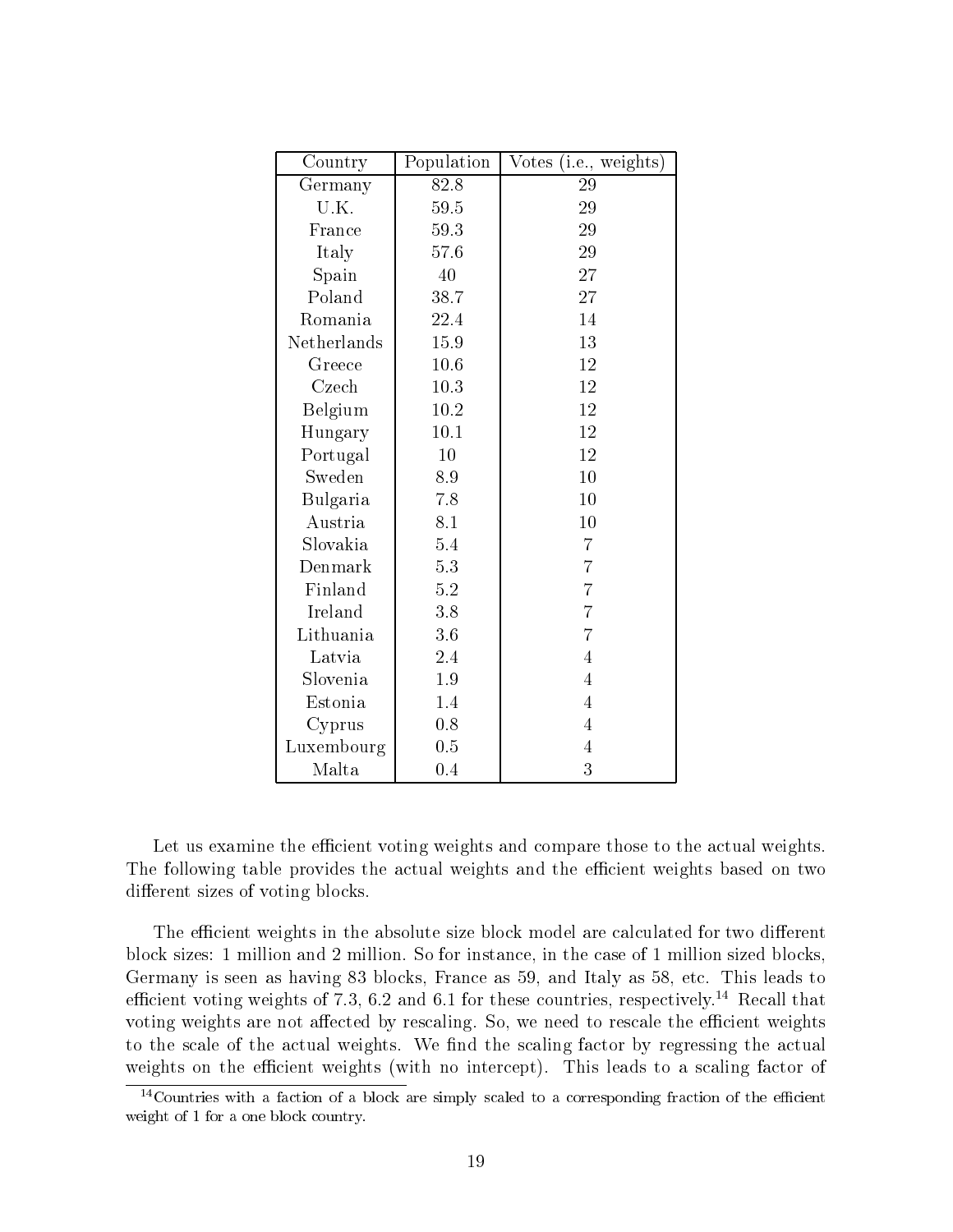4.58 for the case of 1 million sized blocks and 9.01 for the case of 2 million sized blocks. The efficient weights reported below are those directly from  $(2)$  multiplied by the scaling factor.

The efficient weights in the relative size block model are calculated directly by rescaling the population sizes to best fit the actual weights (recall that weights are completely equivalent under rescalings). The scaling factor here is .58.

| Country     | Population | Nice           | <b>Absolute Block</b> | <b>Absolute Block</b> | <b>Relative Block</b> |
|-------------|------------|----------------|-----------------------|-----------------------|-----------------------|
|             |            | Treaty         | Efficient Weights:    | Efficient Weights:    | Efficient and         |
|             |            | Weights        | 1M Sized Blocks       | 2M Sized Blocks       | Constitution          |
|             |            |                |                       |                       | Weights               |
| Germany     | 82.8       | 29             | 33.4                  | 33.4                  | 48.3                  |
| U.K.        | 59.5       | 29             | 28.4                  | 27.9                  | 34.7                  |
| France      | 59.3       | 29             | $28.4\,$              | 27.9                  | 34.6                  |
| Italy       | 57.6       | 29             | 27.9                  | 27.9                  | 33.6                  |
| Spain       | 40         | 27             | 22.9                  | 22.7                  | 23.3                  |
| Poland      | 38.7       | 27             | 22.9                  | 22.7                  | 22.6                  |
| Romania     | 22.4       | 14             | 16.9                  | 17.5                  | 13.1                  |
| Netherlands | 15.9       | 13             | 14.2                  | 14.3                  | 9.3                   |
| Greece      | $10.6\,$   | 12             | 12.4                  | 12.3                  | $6.2\,$               |
| Czech       | $10.3\,$   | 12             | 11.4                  | 12.3                  | $6.0\,$               |
| Belgium     | 10.2       | 12             | 11.4                  | 12.3                  | $5.9\,$               |
| Hungary     | 10.1       | 12             | 11.4                  | 12.3                  | $5.9\,$               |
| Portugal    | 10         | 12             | 11.4                  | 12.3                  | $5.8\,$               |
| Sweden      | 8.9        | 10             | 11.4                  | 9.7                   | $5.2\,$               |
| Bulgaria    | 7.8        | 10             | 10.1                  | 9.7                   | $4.6\,$               |
| Austria     | 8.1        | 10             | 10.1                  | 9.7                   | $4.7\,$               |
| Slovakia    | 5.4        | $\overline{7}$ | 8.7                   | 8.1                   | 3.1                   |
| Denmark     | 5.3        | $\overline{7}$ | 8.7                   | 8.1                   | 3.1                   |
| Finland     | 5.2        | $\overline{7}$ | 8.7                   | 8.1                   | $3.0\,$               |
| Ireland     | 3.8        | $\overline{7}$ | 6.9                   | 6.5                   | 2.2                   |
| Lithuania   | 3.6        | $\overline{7}$ | 6.9                   | 6.5                   | 2.1                   |
| Latvia      | 2.4        | $\overline{4}$ | 4.6                   | 6.5                   | 1.4                   |
| Slovenia    | 1.9        | $\overline{4}$ | 4.6                   | 6.2                   | $1.1\,$               |
| Estonia     | 1.4        | $\overline{4}$ | 4.6                   | 4.5                   | $.8\,$                |
| Cyprus      | 0.8        | 4              | 3.7                   | 2.6                   | $\ddot{5}$            |
| Luxembourg  | 0.5        | $\overline{4}$ | 2.3                   | 1.6                   | $\cdot$ 3             |
| Malta       | 0.4        | 3              | 1.8                   | 1.3                   | $\overline{.2}$       |

The Nice Treaty weights compared to the efficient weights are pictured as follows. A regression of the Nice Treaty weights on the efficient weights under the absolute size block model provides an  $R^2$  of  $96\%$  for the case of 1 million sized blocks and  $95\%$  for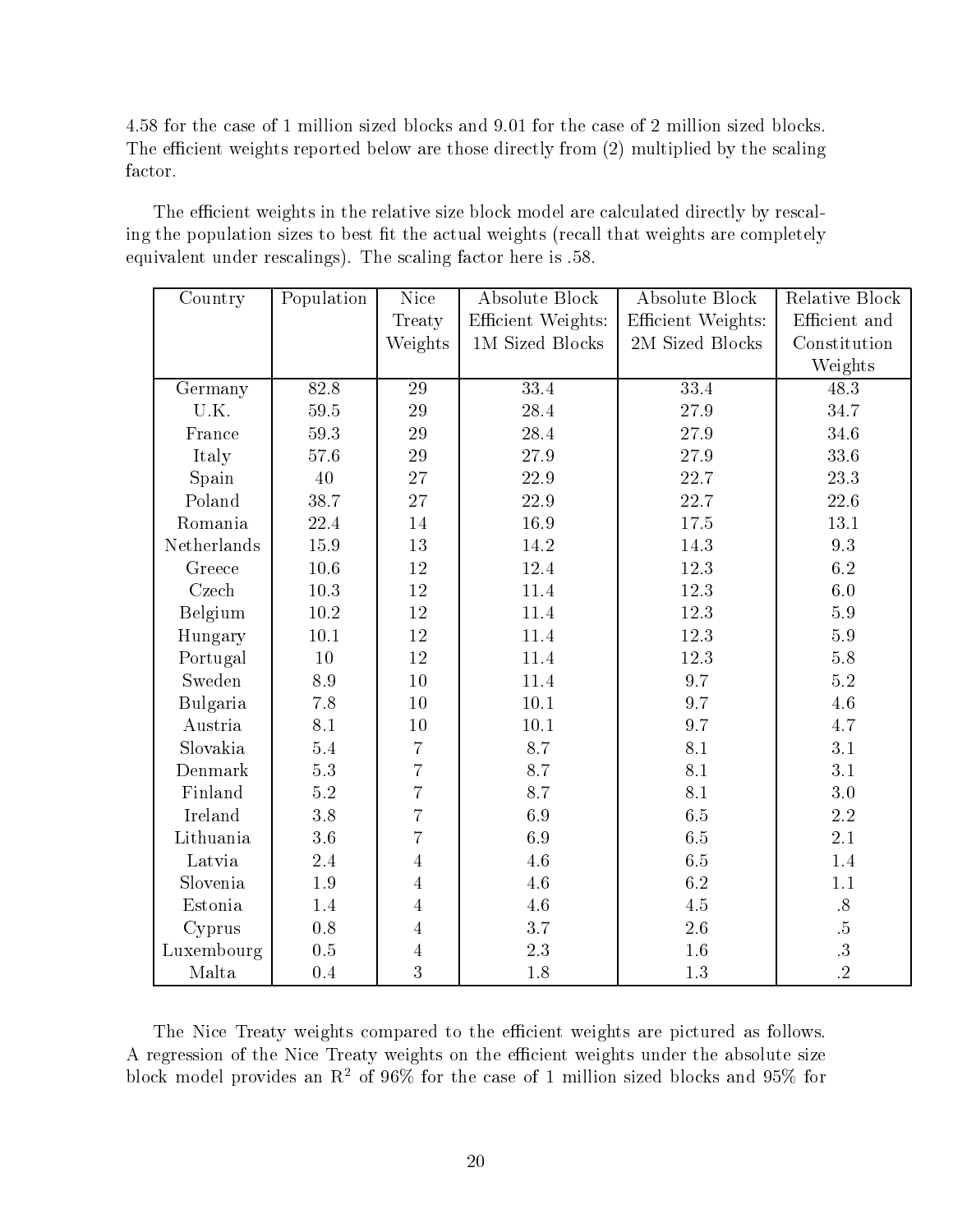the case of 2 million sized blocks (with F-statistics in each case over 600).<sup>15</sup> A regression of the Nice Treaty weights on the efficient weights under the relative size block model provides an  $\mathbb{R}^2$  of .80 and an (F-statistic of 102).

The relationship between the different weights is pictured as follows.

#### Figure 2 here

#### Discussion and Eurobarometer Data

It is interesting to compare the voting rule under the Nice Treaty to that under the draft of the Constitution produced by the Constitutional Convention in June of 2003, which are proposed to take affect in November of  $2009$  (see Article 24). Under the proposed voting rule in the Constitution, weights will be proportional to population and the threshold will be  $60\%$  of the total population.<sup>16</sup> Those weights would not be very efficient if the world is well approximated by the absolute size block model, but would be a perfect fit under the relative size block model.

Thus, we are left with an empirical question. If the world is a good match to the absolute size block model then the Nice Treaty weights are almost perfectly efficient, while if the world is a good match to the relative size block model then the new Constitution's weights are the efficient ones. Of course, these are highly stylized models and it is likely that the world does not conform to either. While it seems clear that countries such as Luxembourg and Malta consist of more than one block, it also seems clear that the smallest countries have fewer voting blocks than the largest ones. This suggests that the weights should be nonlinear, although perhaps not quite to the level suggested by the absolute size block model.

While a detailed empirical investigation of voting patterns within the countries of the EU is beyond the scope of this article, we now examine data that show that such an investigation is feasible.

The European Union conducts a series of opinion surveys that are designed to gauge the opinions in different countries on topics of importance to the union. This series is called the "Eurobarometer" (Eurobarometer (2003ab)). These polls are conducted periodically and consider issues pertinent to the European Union. The advantage of using these polls is that they ask the same questions to citizens of each of the current

 $15As$  a comparison, the fit using weights directly proportional to population is only 81%, and so the efficient weights provide a much closer match to the Nice Treaty weights.

<sup>&</sup>lt;sup>16</sup>The rule is more complicated than this, as it requires at least  $50\%$  of member states (at least 14 of the 27 countries) to vote yes as well as 60% in terms of the weighted voting. Thus, there could arise instances where 60% of the weights come from fewer than 50% of the countries, in which case the vote will not pass. While this is an important consideration, as a first approximation we take the 60% weight to be the binding constraint.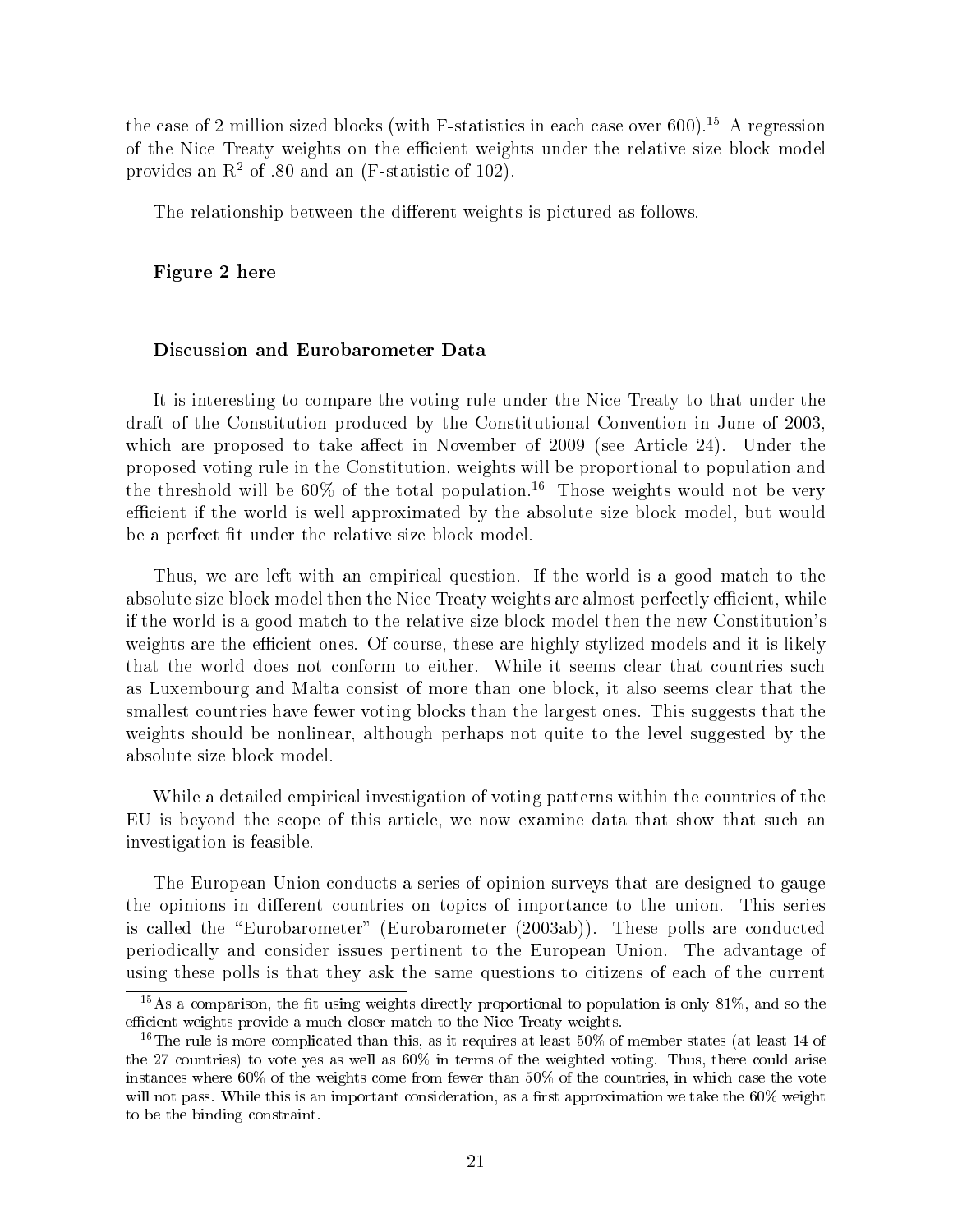and future EU member countries. The samples designed to be representative and the questions are conduced in face-to-face interviews. The interviews included 16,802 people in the current member countries and 12,165 people in the future member countries, and were conducted between October 1 and November 9 of 2003. The disadvantage is that the polls are inherently noisy, and also that the only questions available are those asked by the EU, and as such may have some bias in their selection.<sup>17</sup> We examined the most recent EU Barometer polls, from December of 2003 (Eurobarometer (2003ab)). There are many questions that allow respondents to express a variety of opinions; and there are other questions of a "agree", "disagree" variety. As such, we include only those questions that asked explicitly for an answer of "agree" or "disagree". There are eleven such questions and they relate to foreign policy, defense policy, and security (the questions appear in the appendix).<sup>18</sup> We average across questions to get a rough picture of the expected difference of  $\int$  yes - no  $\int$ <sup>19</sup> and These results appear in the table below.

 $17$ In particular, the percentage answering "yes" over all questions and all countries is 67 percent.

<sup>&</sup>lt;sup>18</sup>We also looked at questions on the Euro and EU agricultural policies from previous Eurobarometers, but those questions were only asked of current member countries and so are only a sample of about half as many countries. The analysis reaches the same conclusions, as there is no observable relationship between the yes-no and population size.

<sup>&</sup>lt;sup>19</sup>The Eurobarometer (2003a) reports "agree" and "disagree", with the remainder being "I don't know". We look at agree-disagree. Eurobarometer (2003b) only reports "agree". We estimate average "I don't knows" from the 2003a data and use that estimate to derive the "disagrees" for the candidate countries.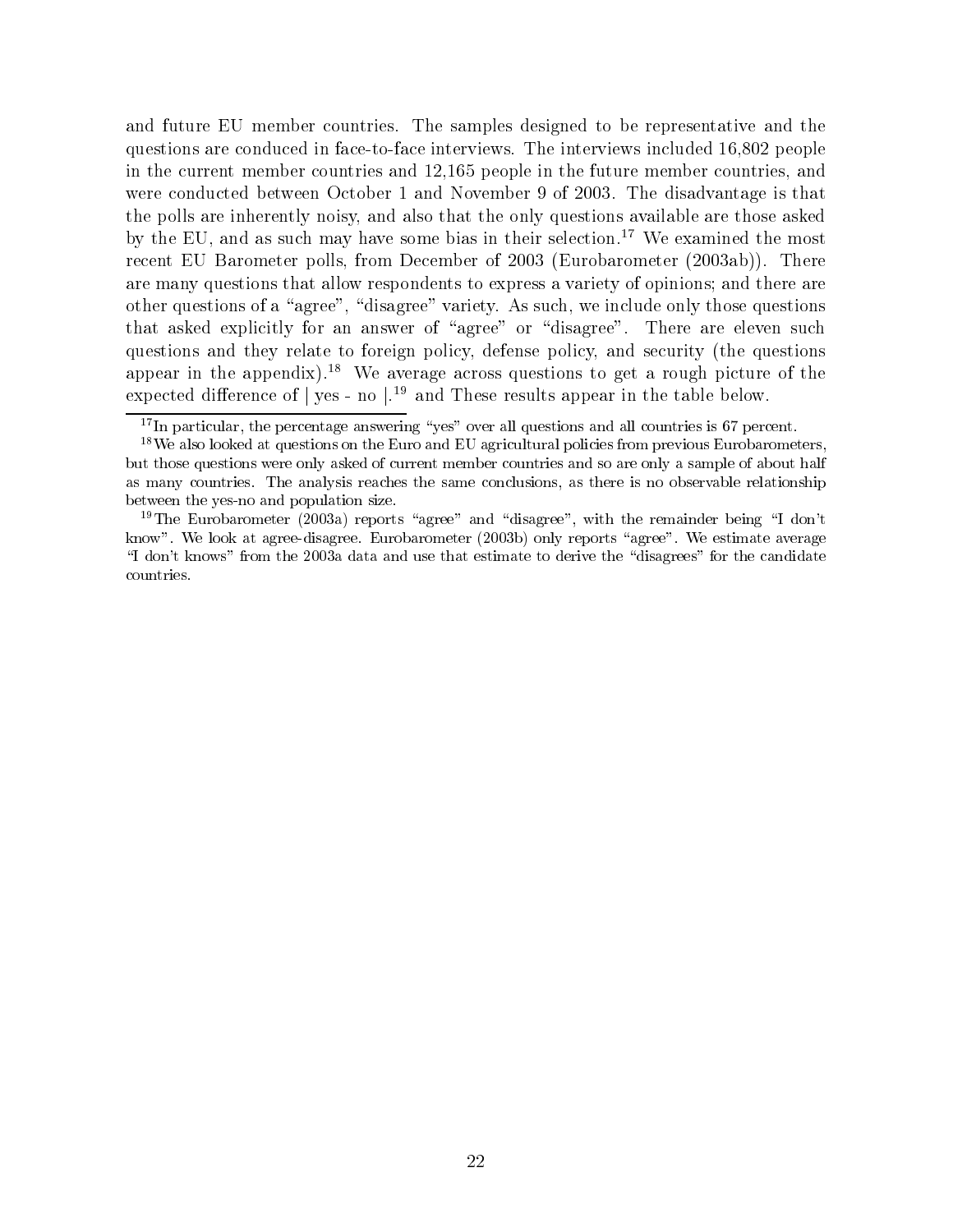| Country     | Population | Average  | Resulting            |
|-------------|------------|----------|----------------------|
|             |            | yes - no | Weights              |
| Germany     | 82.8       | 53.3     | 44.1                 |
| U.K.        | 59.5       | 36.6     | 21.8                 |
| France      | 59.3       | 52.4     | 31.1                 |
| Italy       | 57.6       | 56.1     | 32.3                 |
| Spain       | 40         | 54.5     | 21.8                 |
| Poland      | 38.7       | 54.6     | 21.1                 |
| Romania     | 22.4       | 44.7     | $10.0$               |
| Netherlands | 15.9       | $55.1\,$ | 8.8                  |
| Greece      | 10.6       | 61.6     | 6.5                  |
| Czech       | 10.3       | 42.4     | 4.4                  |
| Belgium     | 10.2       | 49.7     | 5.1                  |
| Hungary     | 10.1       | 52.2     | 5.3                  |
| Portugal    | 10         | 52.2     | 5.2                  |
| Sweden      | 8.9        | 44.8     | 4.0                  |
| Bulgaria    | 7.8        | 41.6     | 3.2                  |
| Austria     | 8.1        | 51.2     | 4.1                  |
| Slovakia    | 5.4        | 48.6     | 2.6                  |
| Denmark     | 5.3        | 42.4     | 2.5                  |
| Finland     | 5.2        | 47.5     | 2.5                  |
| Ireland     | 3.8        | 55.1     | 2.1                  |
| Lithuania   | 3.6        | 45.5     | 1.6                  |
| Latvia      | 2.4        | 54.6     | 1.3                  |
| Slovenia    | 1.9        | 53.5     | 1.0                  |
| Estonia     | 1.4        | 43.5     | $\cdot 6$            |
| Cyprus      | 0.8        | 70.1     | $.6\,$               |
| Luxembourg  | 0.5        | 56.6     | $.3\,$               |
| Malta       | 0.4        | 48.9     | $\cdot$ <sup>2</sup> |

The percent difference between yes and no is not significantly related to population, as we see in the following figure.

#### Figure 3 here

If we regress the average values of the absolute value of yes-no for each country against population size, we end up with an insignificant relationship (a coefficient of -.007 with a standard error of .061 and a p-value of .90). These data are thus in line with the relative block model, and if we examine the induced weights, there are almost perfectly linearly related to population (except for the outlier of the U.K.).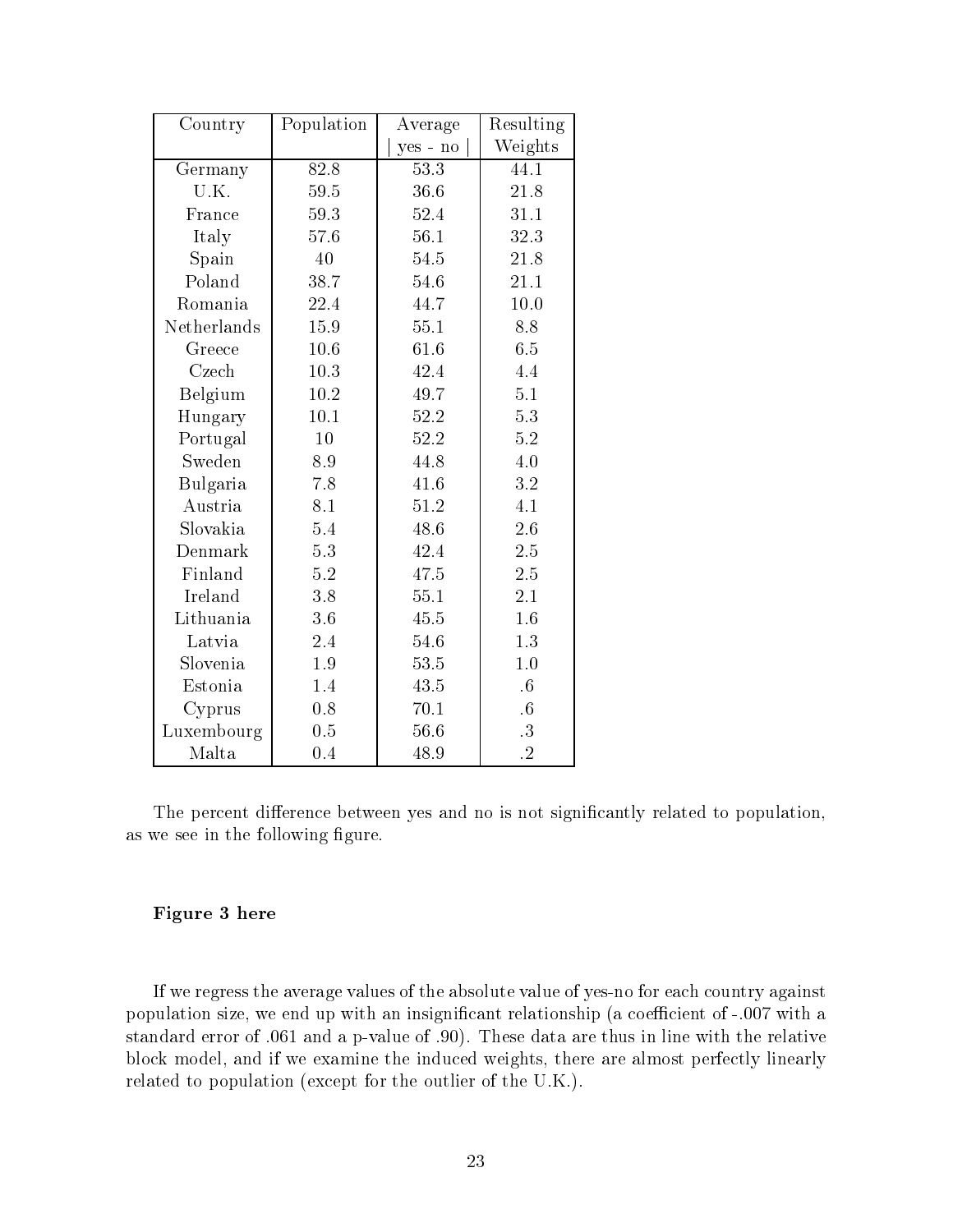#### Figure 4 here

While these poll data are noisy enough to give us pause in concluding anything from the above analysis, it does suggest that estimating weights for countries should be a feasible exercise.

Let us also discuss the voting thresholds. The threshold under the Nice treaty is 73.9% of the weights - which would be efficient if countries have a bias of roughly  $\gamma = 3$ . This indicates a strong bias for the status quo. In contrast, the threshold of 60% under the Constitution would be efficient if countries have a bias of roughly  $\gamma = 1.5$ . This is also a bias for the status quo, but a less pronounced one.

At least two other considerations might lie behind the selection of a voting rule, both in terms of weights and thresholds. One is its stability. As the rules can be amended, considerations other than efficiency enter the long-run picture, as only certain rules will survive.  $20$  Another is the issue of fairness or equality. As we have shown, efficient weights do not necessarily lead to the same expected utilities for agents in different countries. For instance Proposition 5 showed that larger countries are favored under proportional weights in the relative size block model.

In conclusion, in this paper, we have provided a framework for designing and analyzing efficient voting rules in the context of votes by representatives of countries, districts, etc. We have shown that the model can be directly applied to analyzing voting rules such as those of the European Union, and that the relative merits of different rules reduce to readily identiable hypotheses that are amenable to empirical testing.

<sup>20</sup>See Barbera and Jackson (2000) and Sosnowska (2002) for an examination of the stability of voting rules.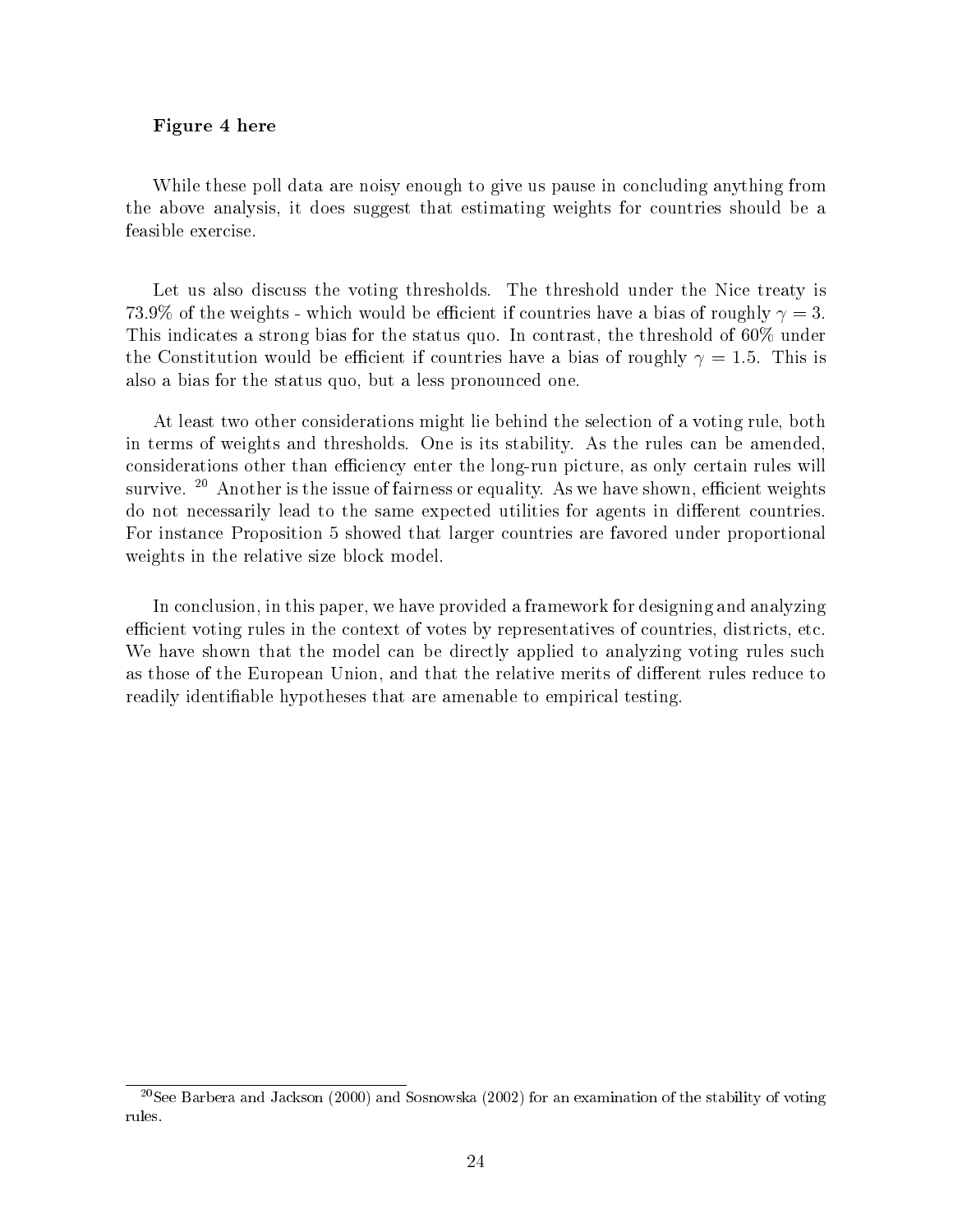#### References

Badger, W.W. (1972) \Political Individualism, Positional Preferences, and Optimal Decision-Rules," in Probability Models of Collective Decision Making, edited by R.G. Niemi and H.F. Weisberg, Merrill Publishing: Columbus Ohio.

Baldwin, R.E., E. Berglöf, F. Giavazzi, and M. Widgrén (2001) Nice Try: Should the Treaty of Nice be Ratied?, UK: CEPR.

Banzhaf, J. (1965) \Weighted Voting Doesn't Work: A Mathematical Analysis Rutgers Law Review, 19: 317-343.

Barbera, S. and M.O. Jackson (2000) "Choosing How to Choose: Self-Stable Majority Rules," mimeo: http://www.hss.caltech.edu/ $\sim$ jacksonm/choose.pdf.

Barry, B., (1980) "Is it Better to Be Powerful or Lucky?" Part I and II, Political Studies, 183-194 and 338-352.

Bräuninger, T. and T. König (2001) "Voting Power in the post-Nice European Union," mimeo: University of Konstanz.

Buchanan, J.M. and G. Tullock (1962) The Calculus of Consent: Logical Foundations of Constitutional Democracy University of Michigan Press: Ann Arbor.

Curtis, R.B. (1972) "Decision Rules and Collective Values in Constitutional Choice," in Probability Models of Collective Decision Making, edited by R.G. Niemi and H.F. Weisberg, Merrill Publishing: Columbus Ohio.

Dubey, P., and L. S. Shapley, (1979) "Mathematical Properties of the Banzhaf Power Index," Mathematics of Operations Research , 99-131.

Eurobarometer (2003a) "Eurobarometer 60: Public Opinion in the European Union," European Union Research Group, December 2003, http: // europa.eu.int/comm/public opinion/archives/eb/eb60/eb60 en.pdf

Eurobarometer (2003b) \Eurobarometer 2003.4: Public Opinion in the Acceding and Candidate Countries," European Union Research Group, December 2003, http: // europa.eu.int/comm/public opinion/archives/cceb/2003/cceb2003.4 first annexes.pdf

Felsenthal, D.S. and M. Machover (1999) "Minimizing the Mean Majority Deficit: The Second Square Root Rule," Mathematical Social Sciences 37:25-37.

Galloway, D. (2001) The Treaty of Nice and Beyond: Realities and Illusions of Power in the EU, UK: Sheffield Academic Publishers.

Laruelle, A. (1998) "Game Theoretical Analysis of Decision-Making Processes with Applications to the European Union," dissertation: Université Catholique de Louvain.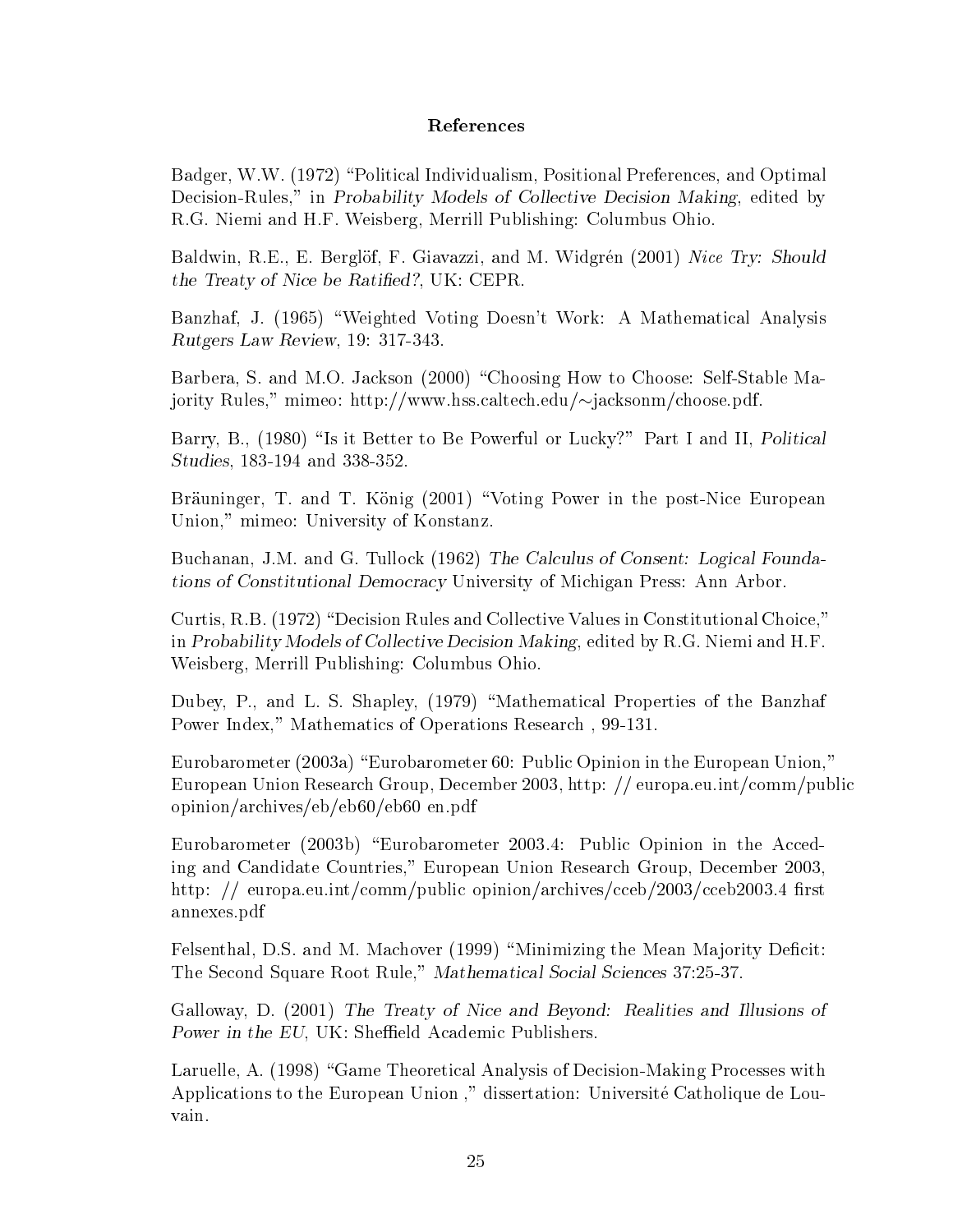Laruelle, A. and F. Valenciano (2003) "Assessing Success and Decisiveness in Voting Situations," mimeo: University of the Basque Country.

Laruelle, A. and M. Widgrén (1998) "Is the Allocation of Voting Power Among EU States Fair?" Public Choice, 94: 317-339.

Leech, D. (2002) "Designing the Voting System for the Council of the European Union," Public Choice, 113, 437-464.

Owen, G. (1977) "Values of Games with a Priori Unions," in Essays in Mathematical Economics and Game Theory, ed. by R. Hein and O. Moeschlin, New York: Springer-Verlag, 76-88.

Penrose, L.S. (1946) "The Elementary Statistics of Majority Voting," Journal of the Royal Statistical Society, 109: 53-57.

Rae, D. (1969) "Decision Rules and Individual Values in Constitutional Choice," American Political Science Review, vol. 63, pp. 40-56.

Shapley, L.S. and M. Shubik  $(1954)$  "A Method for Evaluating the Distribution of Power in a Committee System," American Political Science Review, 48: 787-792.

Sosnowska, H. (2002) "A Generalization of the Barbera-Jackson Model of Self-Stable Majority Rules," mimeo: Warsaw School of Economics.

Straffin, P.D. (1988) "The Shapley-Shubik and Banzhaf Power Indices as Probabilities," in The Shapley Value: Essays in Honor of Lloyd S. Shapley, ed. by A.E. Roth, Cambridge: Cambridge University Press, 71-81.

Sutter, M. (2000) "Fair Allocation and Re-Weighting of Votes and Voting Power in the EU Before and After the Next Enlargement," Journal of Theoretical Politics, 12, 433-449.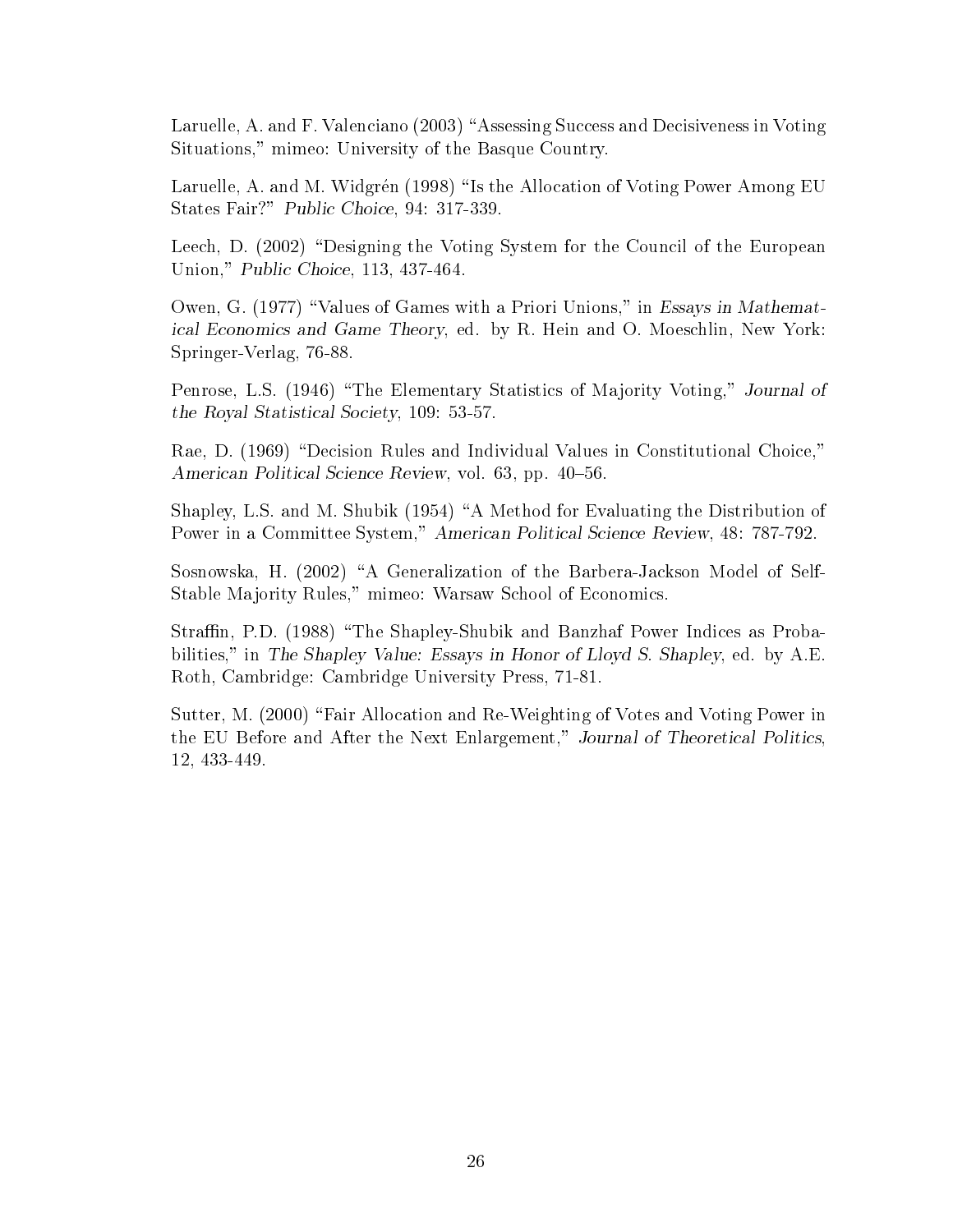#### Appendix A: Proofs

**Proof of Theorem 4:** This is a special case of Theorem 2.

**Proof of Theorem 2:** Given that countries are biased with common factor  $\gamma$ , it follows that for any country <sup>i</sup>

$$
E\left[\sum_{k \in C_i} s_k | r_i = a_i\right] = -\gamma E\left[\sum_{k \in C_i} s_k | r_i = b_i\right]. \tag{4}
$$

An efficient voting rule maximizes

$$
E\left[\sum_{k} v(s)s_{k}\right].
$$

We can rewrite this as

$$
\sum_{r_1,\ldots,r_m} E\left[\sum_k v(s)s_k | r_1,\ldots,r_m\right] P(r_1,\ldots,r_m),
$$

where  $(r_1,\ldots,r_m)$  is the event where the realization of representatives (i.e., votes of the countries) is  $(r_1,\ldots,r_m)$ . Note that we can write  $v(s)$  as a function of  $(r_1,\ldots,r_m)$  instead of s. Hence, the total expected utility is

$$
\sum_{r_1,\ldots,r_m} E\left[\sum_k v(r_1,\ldots,r_m)s_k\,|r_1,\ldots,r_m\right] P(r_1,\ldots,r_m),
$$

Given the independence across countries, we can write this as

$$
\sum_{r_1,\ldots,r_m} v(r_1,\ldots,r_m) \sum_i \left( E\left[ \sum_{k \in C_i} s_k |r_i \right] P(r_i) \right).
$$

It then follows that if we can find voting weights  $w$  and a threshold that maximize

$$
v(r_1, \ldots, r_m) \sum_i E\left[\sum_{k \in C_i} s_k | r_i\right]
$$
 (5)

pointwise for each  $(r_1,\ldots,r_m)$ , then these must be an efficient weights and threshold pair. Moreover, if we find one that leads to a 0 whenever there is indifference between  $a$  and  $b$ , then and all efficient weight-threshold pairs must be equivalent to such a weight-threshold pair.

Note that for any given  $(r_1,\ldots,r_m)$ , maximizing expression (5) requires setting  $v(r_1,\ldots,r_m) =$ 1 when 2

$$
\sum_{i} E\left[\sum_{k \in C_i} s_k | r_i\right] > 0 \tag{6}
$$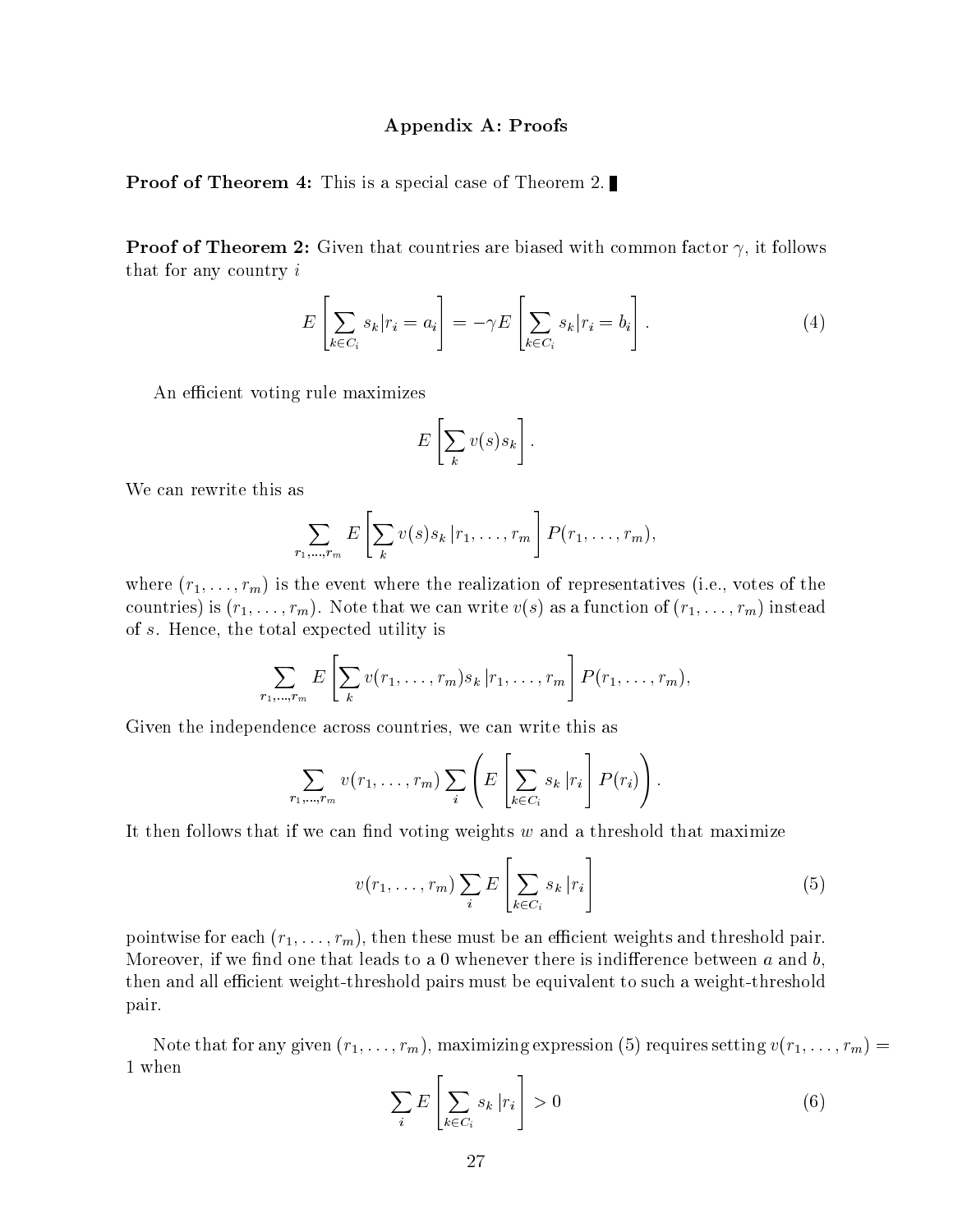and  $v(r_1,\ldots,r_m) = -1$  when

$$
\sum_{i} E\left[\sum_{k \in C_i} s_k | r_i\right] < 0,\tag{7}
$$

and does not have any requirement in the case that this expression is equal to 0.

With an abuse of notation, let us write  $r_i = 1$  when  $r_i = a$  and  $r_i = -\gamma$  when  $r_i = b$ . We do this based on equation (4), as we can then rewrite (6) and (7) as  $v(r_1,\ldots,r_m)=1$ when

$$
\sum_{i} r_i w_i^* > 0 \tag{8}
$$

and  $v(r_1,\ldots,r_m) = -1$  when

$$
\sum_{i} r_i \gamma w_i^* < 0,\tag{9}
$$

where  $w_i$  is as defined in Theorem 2.

50, one emclent voting rule is sums the weights  $w_i$ , but adjusting them to have a factor of 1 when the representative chooses a and a factor of  $-\gamma$  when the representative chooses  $b$ . This is the same as using the efficient weights and then having a threshold of  $\frac{\gamma}{\gamma+1}(\sum_i w_i^*)$ . Then we flip a coin in the case of a tie. Any efficient voting rule must agree with this one except in the case where this rule results in an expression equal to 0. This concludes the proof of the theorem.